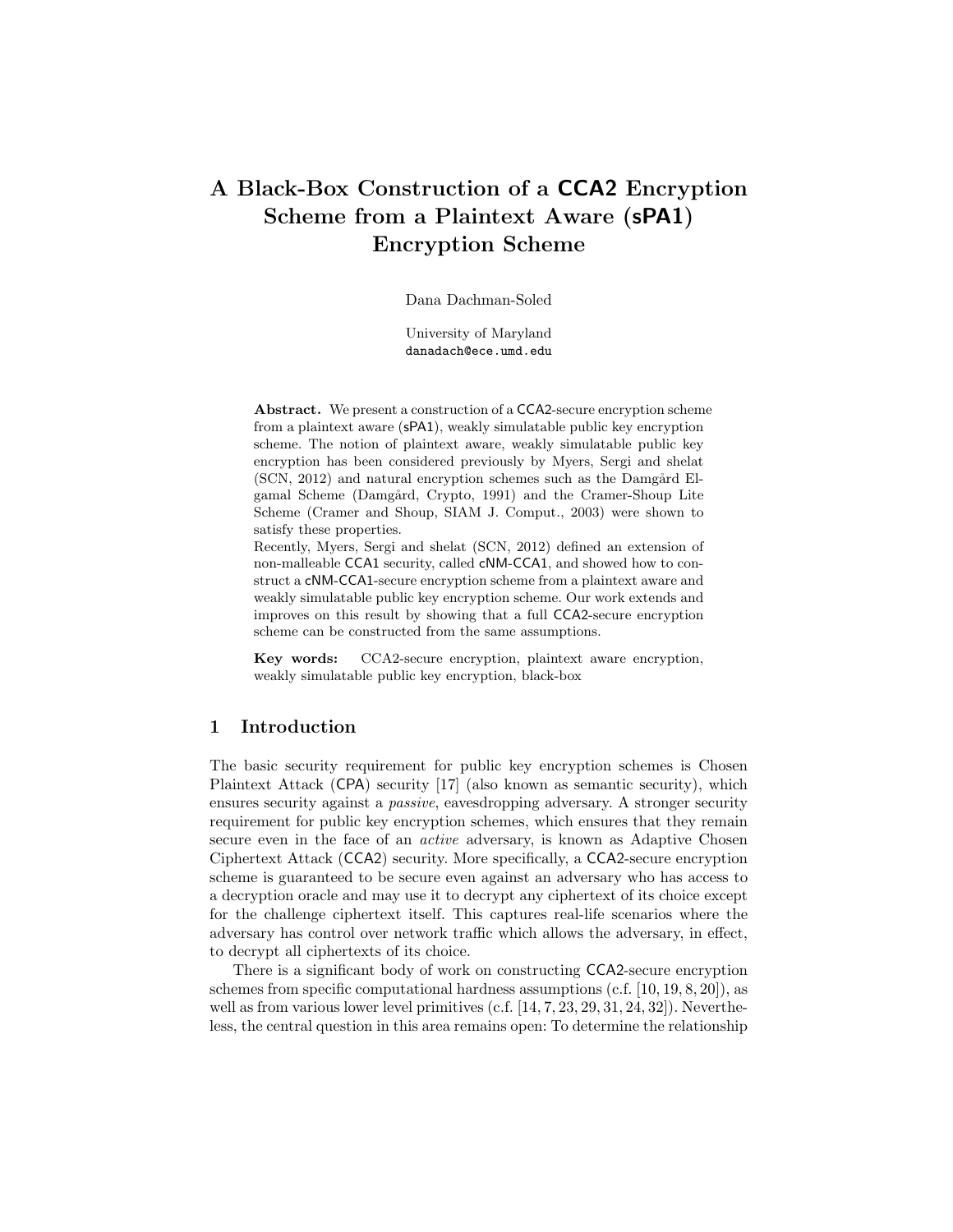between CCA2 and CPA-secure encryption—whether a CCA2-secure encryption scheme can be constructed assuming only the existence of a CPA-secure encryption scheme, or whether CCA2-security requires stronger assumptions. Although a partial answer was given in [16], the larger question remains open for both black-box and non-black-box constructions. Moreover, several important variants of the question such as whether a CCA2 secure encryption scheme can be constructed from a CCA1-secure encryption scheme<sup>1</sup> remain open.

In this paper, we consider a strong type of CPA-secure public key encryption scheme which is also *plaintext aware* (sPA1), *weakly simulatable*, and enjoys perfect correctness<sup>2</sup> and show how to construct full CCA2-secure public key encryption schemes from such a CPA-secure encryption scheme. Moreover, the CCA2 construction presented is black-box in the underlying CPA-secure scheme, although our security reduction is non black-box.

Although the required assumptions are strong—we discuss and provide more details on the assumptions of plaintext awareness and weak simulatability below we view our new construction of CCA2 encryption from plaintext aware, weakly simulatable PKE as meaningful progress since our underlying assumption is an assumption which was not previously known to imply CCA2 security. Moreover, to the best of our knowledge, this is the first construction of a CCA2 scheme from encryption schemes with seemingly weaker or incomparable security to CCA2 and requiring no additional assumptions. Finally, we present new proof techniques for proving CCA2 security, which may be useful for constructing CCA2 secure encryption from other lower-level primitives.

#### 1.1 Our Assumptions

Our work relies on a strong assumption on the underlying CPA-secure encryption scheme called *plaintext awareness*. The notion of a plaintext aware encryption scheme was first introduced in the seminal paper of Bellare and Rogaway [5] and the notion was further studied by Bellare et al. [2]. Both of these works dealt with the notion of plaintext awareness in the Random Oracle model. Subsequently, Bellare and Palacio [4] considered extending the notion of plaintext awareness to the plain model<sup>3</sup>. In this work, we are also interested in the notion of plaintext awareness in the plain model without random oracles. Informally, an encryption scheme is plaintext aware (called sPA1 in [4]) if for every efficient ciphertext creator,  $C$ , there exists an efficient plaintext extractor,  $C^*$ , that outputs the same value as the decryption algorithm on ciphertexts outputted by C. This

<sup>&</sup>lt;sup>1</sup> A CCA1-encryption scheme is one where the adversary has oracle access to the decryption oracle up to the point that it receives the challenge ciphertext.

<sup>&</sup>lt;sup>2</sup> We can remove the requirement of perfect correctness by using the transformation of [15] to transform a public key encryption scheme with decryption error to a public key encryption scheme with perfect correctness. Note that each transformation in the sequence of transformations given in the proof of Theorem 3 of [15] preserves both simulatability and plaintext awareness of the underlying encryption scheme.

<sup>&</sup>lt;sup>3</sup> We note that prior to the work of [4], Herzog et al. [21] considered a notion of plaintext awareness in the key registration model.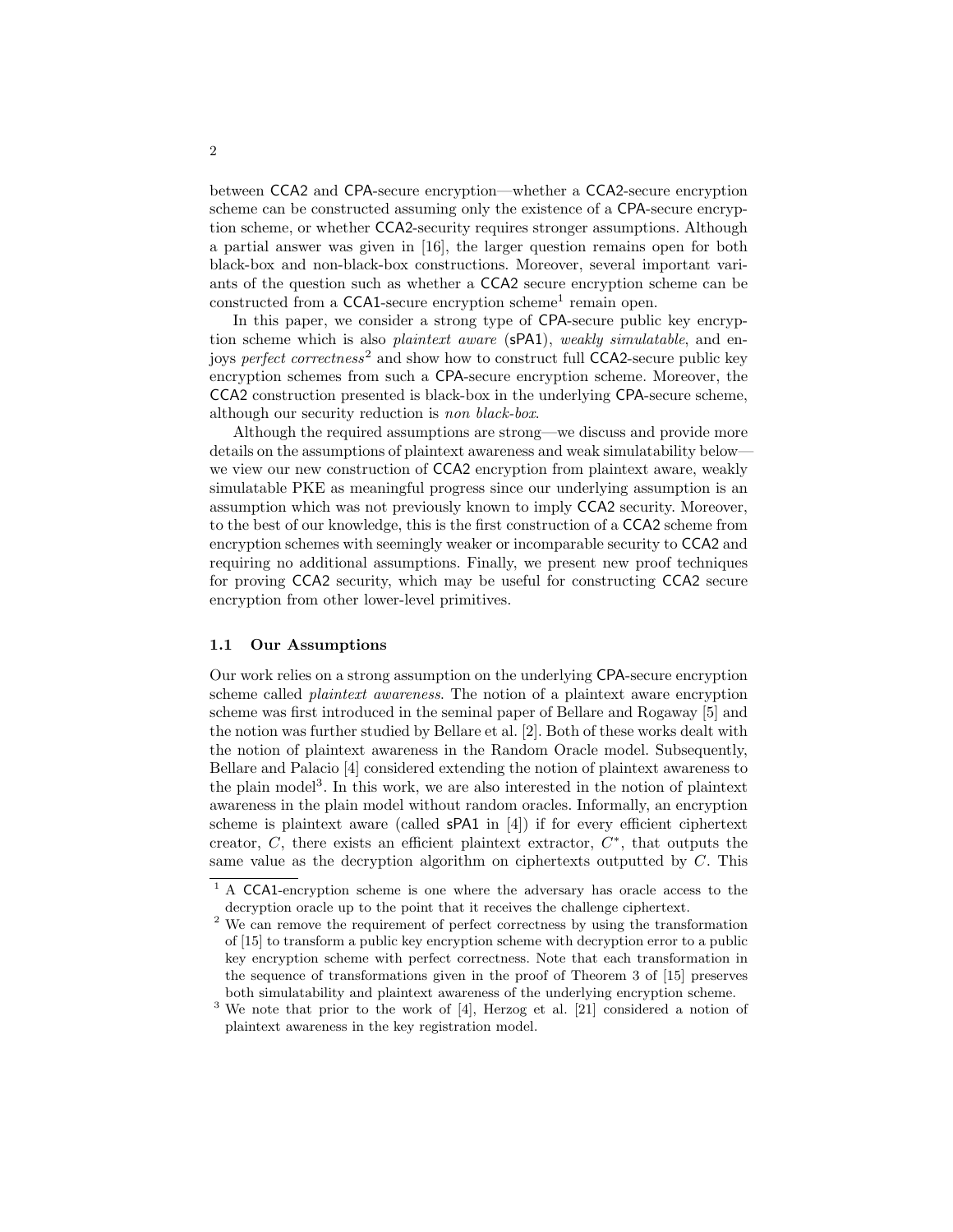type of assumption is known as a knowledge assumption (other examples of knowledge assumptions include the knowledge of exponent assumption [18, 3] and extractable collision resistant hash functions [6]) and is thus a non-falsifiable assumption. Despite the strength of the assumption, the notion of plaintext awareness is meant to capture an intuitive property of certain encryption schemes that an efficient adversary cannot create a valid ciphertext without "knowing" the corresponding plaintext.

It is not hard to see that any plaintext aware encryption scheme is itself also CCA1-secure, since the plaintext extractor can be used to simulate the decryption oracle in the CCA1 experiment. However, plaintext aware encryption does not directly imply CCA2-secure encryption since the plaintext extractor is not guaranteed to work correctly when the ciphertext creator receives a valid encryption as input. Thus, when the adversary queries the CCA2 decryption oracle after receiving the challenge ciphertext  $CT^*$  in the CCA2 experiment, the extractor may not be able to simulate the decryption oracle. In fact, since we are given no guarantees on the output of the plaintext extractor when the ciphertext creator receives  $CT^*$  as input, it would seem that constructing CCA2-secure encryption from plaintext aware encryption is just as hard as constructing CCA2 secure encryption from CCA1-secure encryption; we have the extra guarantee of a plaintext extractor, but the extractor seems useless for queries made after the challenge ciphertext is received.

Recently, a fascinating result by Myers, Sergi and shelat [26], showed that by adding an additional assumption that the plaintext aware public key encryption scheme is also weakly simulatable, the above problem can be partially overcome. Essentially, they present a new construction and show that the plaintext extractor can still be useful for simulating the decryption oracle for a constant number of parallel queries made after the adversary receives the challenge ciphertext when the underlying plaintext aware public key encryption scheme is also weakly simulatable.

The notion of simulatable public key encryption was first introduced by Damgård and Nielsen [12] in the context of non-committing encryption. Loosely speaking, [12] define a simulatable public key encryption scheme to be an encryption scheme with special algorithms for obliviously sampling public keys and random ciphertexts without learning the corresponding secret keys and plaintexts; in addition, both of these oblivious sampling algorithms should be efficiently invertible. An incomparable notion of simulatable public key encryption was introduced by [13] and was shown to imply CCA2-secure encryption. Here, the public key encryption scheme has an invertible algorithm  $f$  for obliviously sampling random ciphertexts (but not public keys) and in addition,  $f(r)$ , where  $r$  is a random string, and  $C$ , where  $C$  is an honestly generated ciphertext are indistinguishable, even when given access to a decryption oracle. The weakly simulatable encryption schemes used in this work are strictly weaker than both of the above notions. They are weaker than the [12] notion since only the ciphertext and not the public key has an invertible oblivious sampling algorithm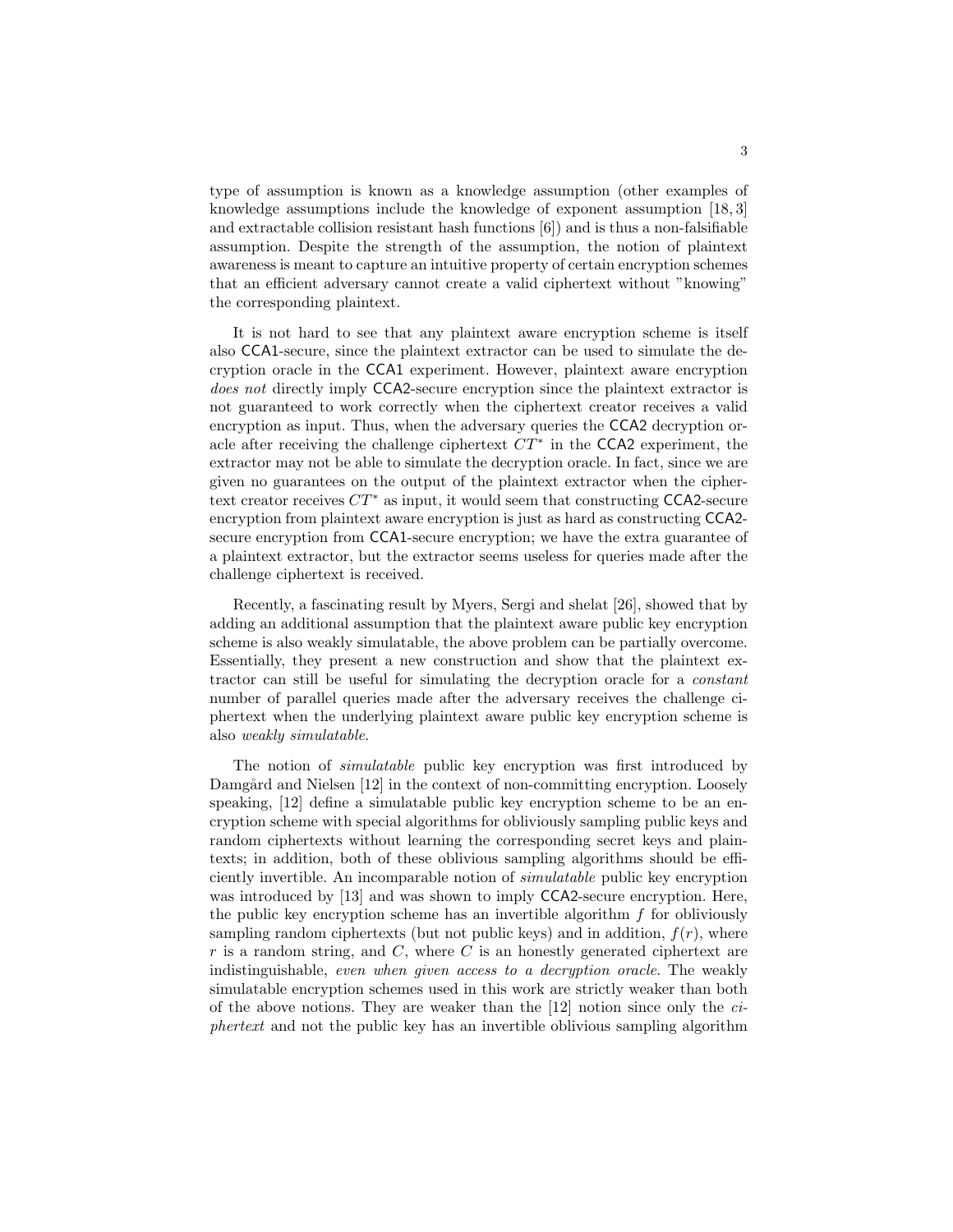and they are weaker than the [13] notion since the attacker is not given access to the decryption oracle.

In their work, [26] defined an extension of non-malleable **CCA1** security, called  $cNM$ -CCA1, where an adversary can make  $c$  adaptive parallel decryption queries after seeing the challenge ciphertext. Then, [26] showed how to construct cNM-CCA1 encryption from plaintext aware and weakly simulatable public key encryption for any constant c. Similar assumptions of plaintext aware and weakly simulatable public key encryption were previously made by [13]. Moreover, as shown by Myers, Sergi and shelat [26] natural encryption schemes such as the Dåmgard Elgamal encryption scheme (DEG) and the lite version of Cramer-Shoup encryption scheme (CS-lite) satisfy both of these properties under the DDH assumption and a suitable extension of the Diffie-Hellman Knowledge (DHK) assumption (see [4] for discussion of the DHK assumption).

Following the work of [26], it is interesting to explore how far we can take the assumption of the existence of a plaintext aware and weakly simulatable public key encryption scheme and what the power of this assumption is relative to the assumption of the existence of a CCA2-secure encryption scheme.

#### 1.2 Our Results

Informally, we show the following:

**Theorem 1 (Informal).** There is a black-box construction of CCA2-secure encryption from plaintext aware and weakly simulatable public key encryption with perfect correctness.

Our result extends the work of [26] by showing that plaintext aware and weakly simulatable public key encryption can, in fact, be used to achieve full CCA2 security.

Finally, the assumption of a plaintext aware encryption scheme can be viewed as an assumption that allows us to use strong non-black-box techniques on the adversary in the security reduction. More specifically, we leverage the code of the adversary by using it to extract crucial information that the adversary must "know." This raises the intriguing question of whether we can present a construction of CCA2 from CPA where the security proof uses non-black-box access to the adversary. Such reductions are known to be more powerful than black-box reductions in the setting of multiparty computation as first shown in the seminal work of Barak [1]. But it has not been clear how to leverage these techniques in the non-interactive setting of public key encryption.

#### 1.3 Technical Overview

We adapt and combine many of the techniques of [22], [26] and, in addition, we introduce new techniques as discussed in detail below.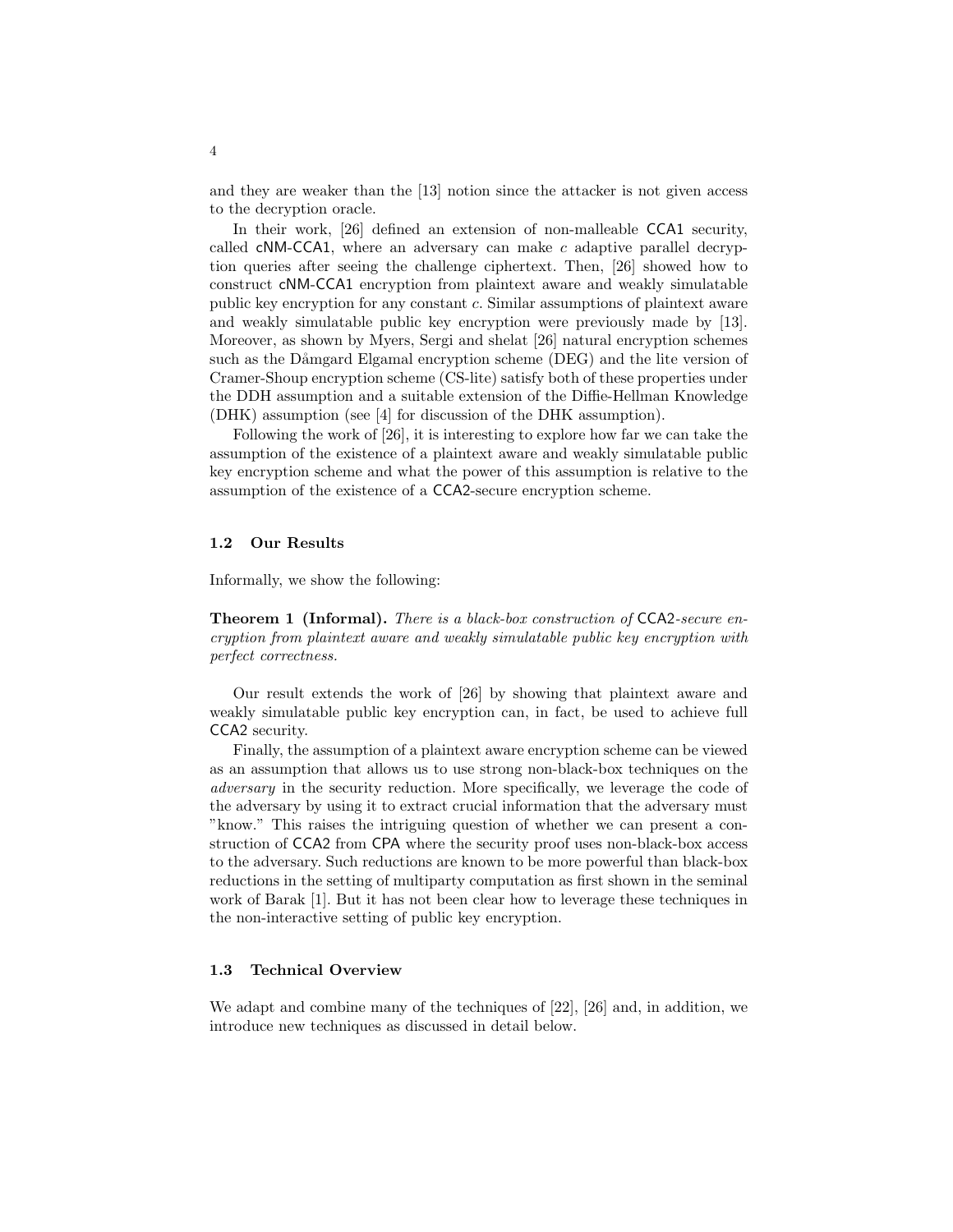The construction. On security parameter  $k$ , the scheme will consist of a one-time signature as well as both inner and outer ciphertexts, with corresponding public keys. More specifically, two inner ciphertexts will be encrypted under public keys  $pk_{in_0}, pk_{in_1}$ , and k outer ciphertexts will be encrypted using k public keys chosen out of k pairs of public keys  $(pk_1^0, pk_1^1), \ldots, (pk_k^0, pk_k^1)$ . The selection of the k public keys  $pk_1^{b_1}, \ldots, pk_k^{b_k}$  will depend on bits of the verification key, vksig, chosen for the one-time signature (as in [14, 26]).

In particular, a ciphertext will consist of the following:

- Verification key: A verification key, vksig, for the one-time signature scheme, generated by GenSig.
- **Inner ciphertexts:** Two ciphertexts  $CT_{in_0} = \text{Enc}(pk_{in_0}, \tilde{s}_0), CT_{in_1} = \text{Enc}(pk_{in_1}, \tilde{s}_1)$ where  $\tilde{s}_0, \tilde{s}_1$  are additive secret shares of  $m||r, m$  is the message to be encrypted, r is the randomness used to encrypt the outer ciphertexts (as described below), and  $\parallel$  denotes concatenation.
- Outer ciphertexts:  $k$  ciphertexts  $CT_1, \ldots, CT_k$  computed the following way:  $r_1|| \cdots ||r_k \leftarrow \text{prg}(r)$ , where  $\text{prg}$  is a pseudorandom generator. Each  $CT_i$  =  $\mathsf{Enc}(pk_i^{\mathsf{vksig}_i}, CT_{in_0} || CT_{in_1}; r_i).$

**Signature:** A signature  $\sigma =$  Sign(sksig,  $CT_1 || \cdots ||CT_k$ ).

The security reduction. We consider a modified CCA2 experiment where the decryption oracle is replaced with the plaintext extractor guaranteed by the plaintext awareness property of the underlying encryption scheme. Note that once the adversary receives the challenge ciphertext in the CCA2 experiment, we have no guarantees on whether the plaintext extractor returns messages that are consistent with the answers of the decryption oracle. Therefore, we define a bad extraction event as the event that the plaintext extractor and decryption oracle disagree on a query submitted by the adversary A to the decryption oracle. We consider a sequence of hybrids and show that (1) In the first hybrid, the probability of bad extraction event ocurring is negligible (due to the security guarantees of the plaintext aware, weakly simulatable encryption scheme) and (2) In consecutive hybrids the probability of bad extraction event occurring differs by a negligible amount (since the occurrence of a bad extraction event can be detected in each hybrid). Put together, these imply that the decryption oracle and plaintext extractor agree (even for queries after the challenge ciphertext is received) in the original experiment with all but negligible probability. Furthermore, this implies that the CCA2 experiment can be simulated without knowing the secret key of the inner encryption scheme (by using the plaintext extractor to decrypt oracle queries), which immediately implies the CCA2 security of the scheme. To show  $(1)$ , we use techniques similar to those of  $[26]$ . To show  $(2)$ , we build upon the sequence of hybrids used by [22].

The main new technical challenge in this work is showing that property (2) holds for each pair of consecutive hybrids. More specifically, in the final two hybrids, which we denote here by  $\tilde{H}_0$ ,  $\tilde{H}_1$ , we run the CCA2 experiment with the CCA2 adversary, but use the plaintext extractor to decrypt the inner ciphertexts  $CT_{in_0}, CT_{in_1}$ . Additionally, in  $\tilde{H}_0$ , the value  $\tilde{s}_0 \oplus \tilde{s}_1$  is set to a random string,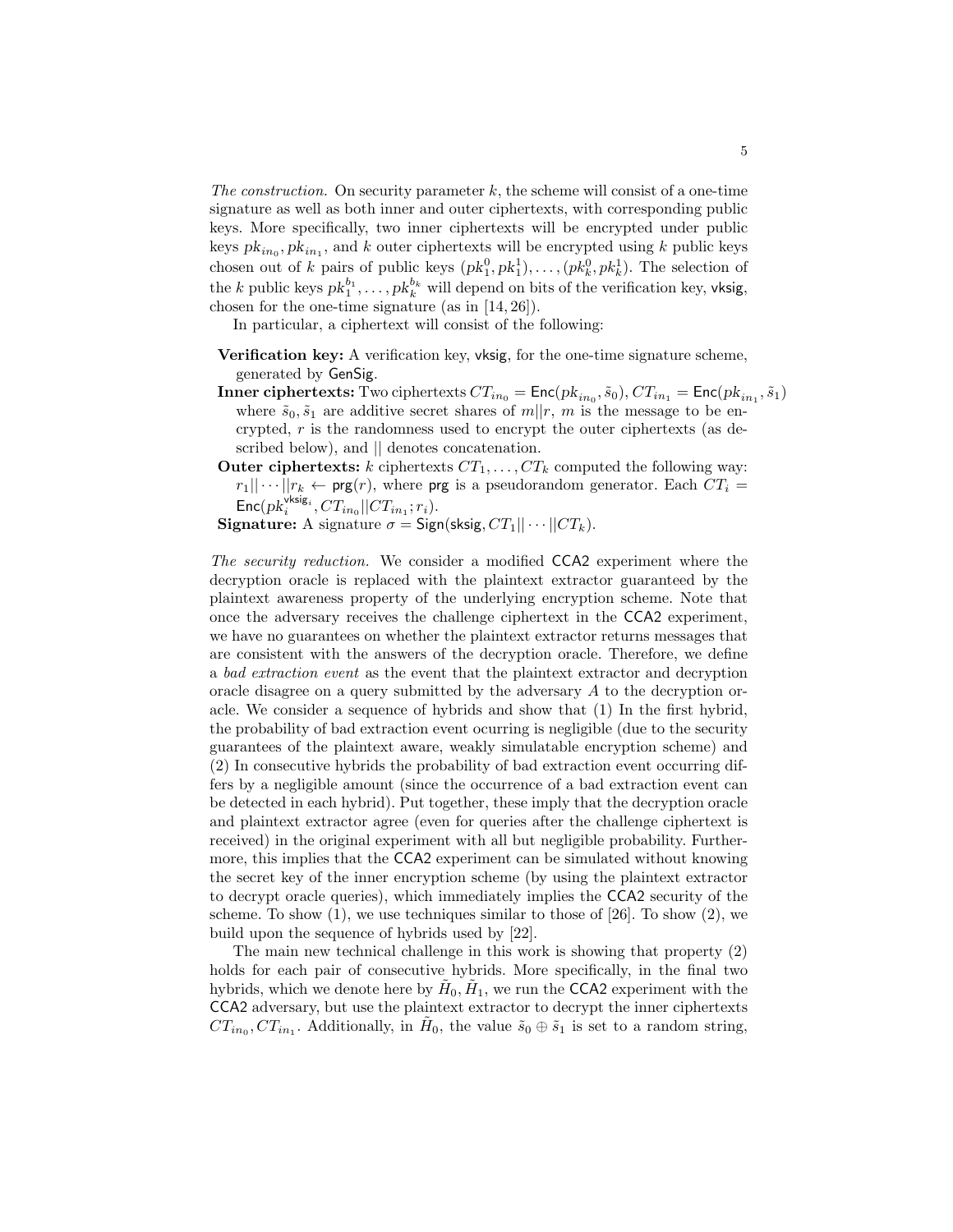while in  $\tilde{H}_1$ , value  $\tilde{s}_0 \oplus \tilde{s}_1$  is set honestly to  $(r||m_\beta)$ . Note that if a bad extraction event does not occur, then the view of the adversary in  $H_1$  is identical to its view in the original CCA2 experiment. By previous arguments, we have that the probability of a bad extraction event is negligible in  $H_0$ . To argue that the probability of bad extraction event occurring differs by a negligible amount in these final two hybrids, we must reduce to the semantic security of the inner encryption scheme. However, a bad extraction event—in which the plaintext extractor disagrees with the decryption oracle—cannot be detected unless the adversary has the secret keys corresponding to the inner encryptions and if this is the case, it seems that we cannot hope to reduce to semantic security.

Thus, we consider a modified experiment where at the beginning of the experiment we fix a bit  $b \leftarrow s \{0, 1\}$  and a *modified bad extraction event* defined as the event that the plaintext extractor and decryption oracle disagree specifically on the decryption of  $CT_{in_b}$  for a query submitted by the adversary A. Since  $b \leftarrow \{0, 1\}$  is chosen uniformly at random, independent of all other variables, we show that the probability that the *first* bad extraction event occurs on  $CT_{in_b}$ is exactly half the probability that the first bad extraction event occurs on either  $CT_{in_0}$  or  $CT_{in_1}$ . Now, a semantic security adversary will choose  $b \leftarrow s \{0, 1\}$ at the outset and will embed its challenge public key and ciphertext in place of  $pk_{in_{1-b}}$  and  $CT_{in_{1-b}}^*$ , respectively. Moreover, the semantic security adversary will embed an honestly generated public key and ciphertext in place of  $pk_{inb}$ and  $CT_{in_b}^*$ , respectively. This means that the semantic security adversary can decrypt ciphertexts encrypted under  $pk_{in_b}$  and thus can successfully detect the occurence of modified bad extraction event.

#### 1.4 Related Work

In their seminal work, Dolev et al. [14] presented the first construction of CCA2 encryption from the lower-level primitive of enhanced trapdoor permutations. However, the [14] construction is not black-box and requires the use of generic non-interactive zero knowledge proofs. Subsequently, Pass et al. [28] presented a new definition of non-malleability and presented a construction from CPA to non-malleable CPA requiring non-black box use of the underlying encryption scheme. Choi et al. [9] gave a black-box version of this result thereafter. Myers and shelat [27] showed how to construct many-bit CCA2-encryption from singlebit cca2-encryption and Hohenberg et al. [22] extended their result and showed how to build CCA2-encryption from any detectable chosen ciphertext (DCCA) secure encryption scheme. As discussed previously, [26] show how to construct a cNM-CCA1-secure encryption scheme from a plaintext aware, weakly simulatable public key encryption scheme.

A different line of work introduced new low-level primitives and showed how to construct CCA2 encryption from these low-level primtives. Examples are constructions of CCA2-secure encryption from the primitives of identity-based encryption [7], tag-based encryption [23], lossy trapdoor functions [29], correlated products [31], adaptive trapdoor functions [24], and extractable hash proofs [32].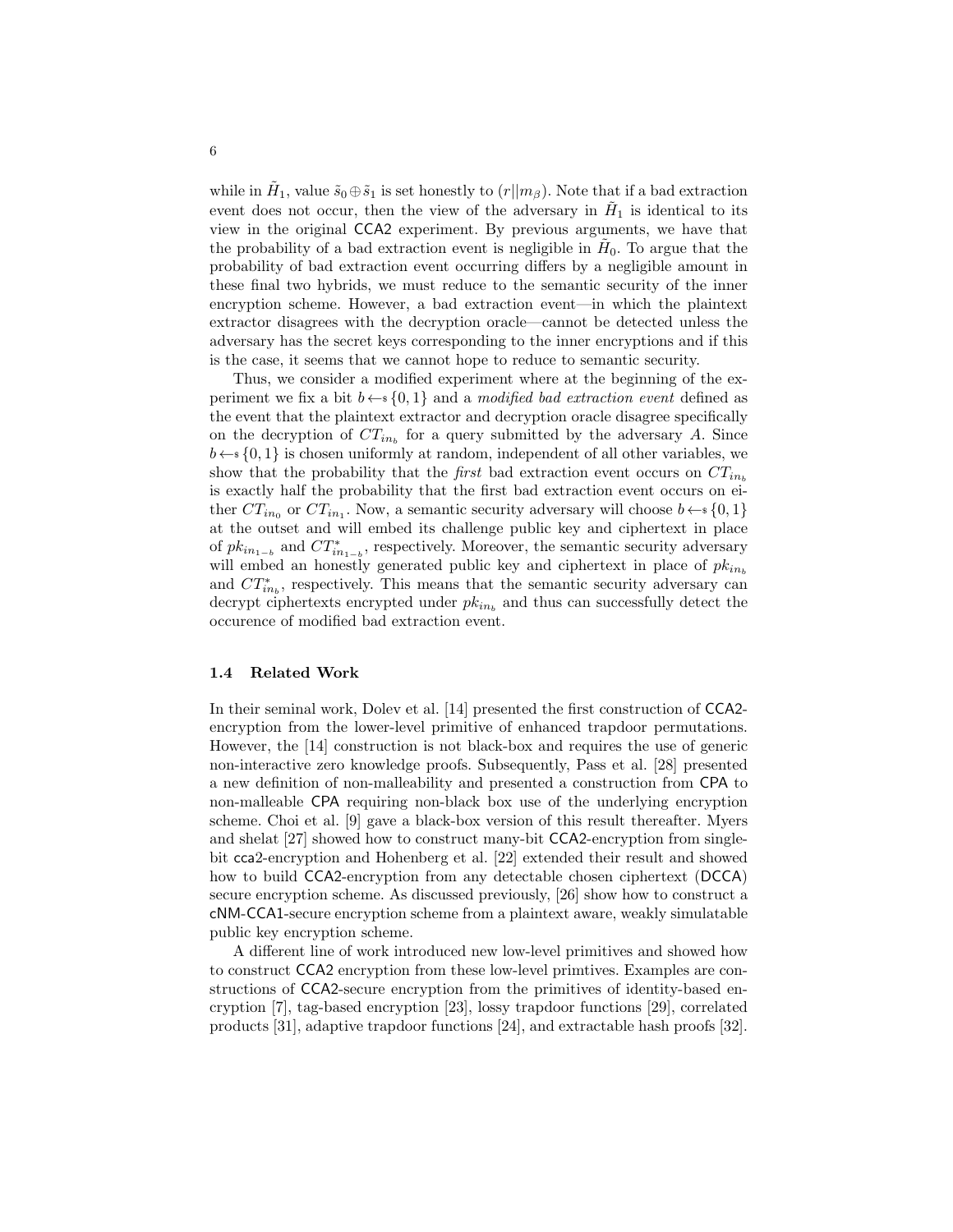Finally, several works [10, 19, 8, 20] construct CCA2-encryption directly from various number-theoretic assumptions.

## 2 Preliminaries

### 2.1 CCA2 Security

**Definition 1 (CCA2 Security).** Let  $\mathcal{E} =$  (Gen, Enc, Dec) be an encryption scheme and let the random variable  $CCA2$ - $Exp_\beta(\mathcal{E}, A, k)$  where  $\beta \in \{0, 1\}$ ,  $A =$  $(A_1, A_2)$  are ppt algorithms and  $k \in \mathbb{N}$ , denote the result of the following probabilistic experiment:

 $\mathsf{CCA2\text{-}Exp}_{\beta}(\mathcal{E}, A, k)$ 

– (pk, sk) ←\$ Gen(1<sup>k</sup> ) – (m0, m1, stateA) ←\$ A Dec(sk,·) 1 (pk) – y ←\$ Enc(pk, mβ) – D ←\$ A Dec(sk,·) 2 (y, stateA)

We require that the output of  $A_1$  satisfies  $|m_0| = |m_1|$  and that  $A_2$  does not query y to its oracle.

(Gen, Enc, Dec) is CCA2-secure if for any ppt algorithms  $A = (A_1, A_2)$  the following two ensembles are computationally indistinguishable:

$$
\{\mathsf{CCA2-Exp}_0(\mathcal{E}, A, k)\}_{k \in \mathbb{N}} \stackrel{c}{\approx} \{\mathsf{CCA2-Exp}_1(\mathcal{E}, A, k)\}_{k \in \mathbb{N}}.
$$

#### 2.2 Plaintext Awareness for Multiple key Setup

We follow [26] for the following definition.

 $\mathsf{sPA1}_\ell(E, C, C^*, k)$ :

- Let  $R[C], R[C^*]$  be randomly chosen bit strings for C and  $C^*$ .
- $\; ((pk_i, sk_i))_{i \in [\ell(k)]} \leftarrow \mathsf{sGen}(1^k)$
- $st \leftarrow ((pk_i)_{i \in [\ell(k)]}, R[C])$
- $C^{C^*(st,\cdot)} \left( (p k_i)_{i \in [\ell(k)]} \right)$
- Let  $Q = \{(q_i = (pk_{j_i}^r, c_i), m_i)\}\$ be the set of queries C made to  $C^*$  until it halted and  $C^*$ 's responses to them. Return  $\wedge_{i=1}^{|Q|} (m_i = \text{Dec}_{sk_{j_i}}(c_i)).$

In the above experiment,  $C$  is a ciphertext creator, and  $C^*$  is a stateful ppt algorithm called the extractor that takes as input the state information st and a ciphertext given by the ciphertext creator  $C$ , and will return the decryption of that ciphertext and the updated state  $st$ . The state information is initially set to the public key pk and the adversary C's random coins. It gets updated by  $C^*$ as  $C^*$  answers each query that the adversary  $C$  submits. The above experiment returns 1 if all the extractor's answers to queries are the true decryption of those queries under sk. Otherwise, the experiment returns 0.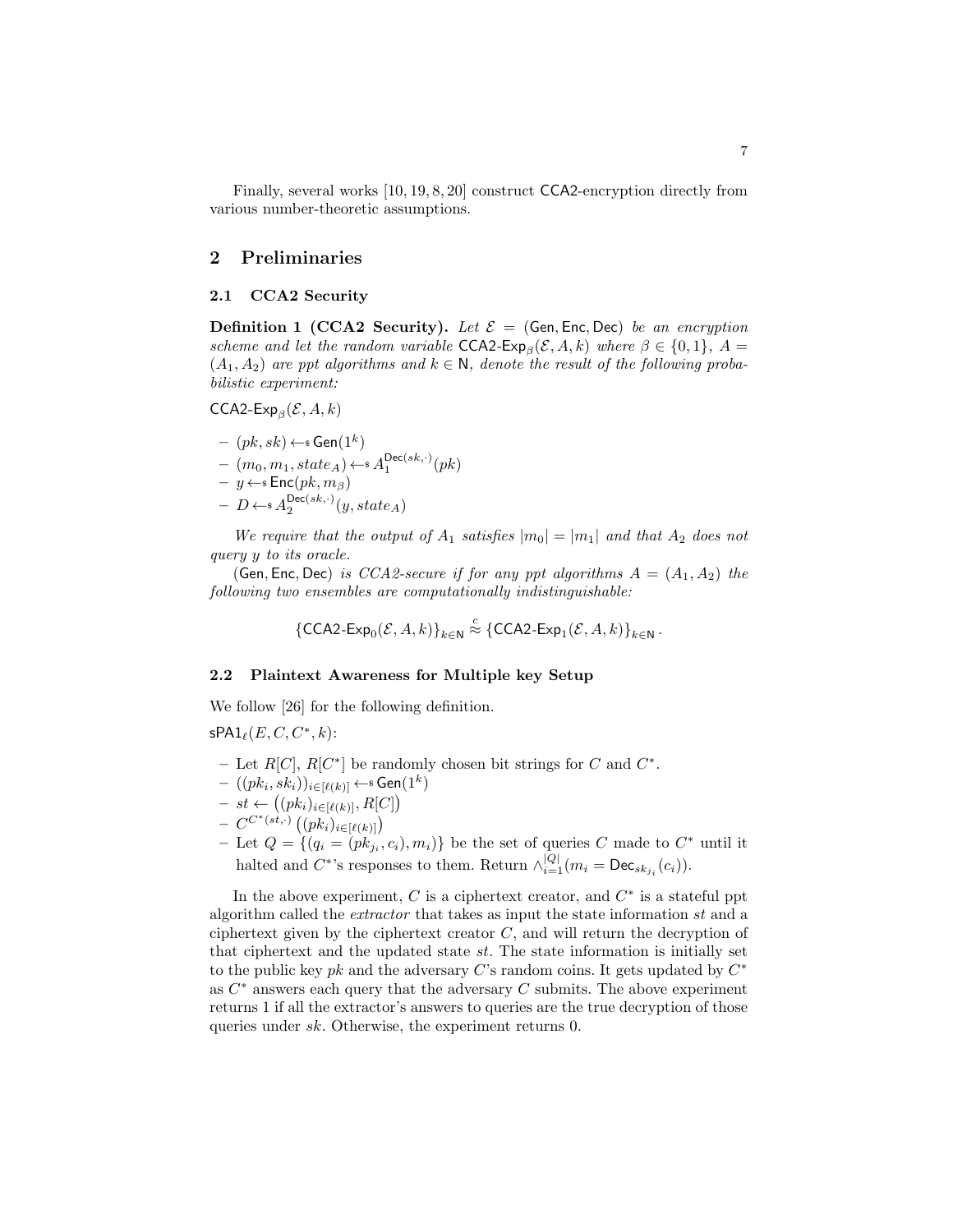**Definition 2** (sPA1<sub>l</sub>). Let  $\ell$  be a polynomial. Let  $\mathcal{E} =$  (Gen, Enc, Dec) be an asymmetric encryption scheme. Let the ciphertext-creator adversary C and the extractor  $C^*$  be ppt algorithms. For  $k \in \mathbb{N}$ , the sPA1-advantage of C relative to  $C^*$  is defined as:

$$
Adv^{\mathsf{sPA1}_{\ell}}(\mathcal{E}, C, C^*) = \Pr[\mathsf{sPA1}(\mathcal{E}, C, C^*, k) = 0]
$$

The extractor  $C^*$  is a successful  $\text{SPA1}_\ell$ -extractor for the ciphertext-creator adversary C if for all  $k \in \mathbb{N}$ , the function  $Adv^{\text{SPA1}_{\ell}}(\mathcal{E}, C, C^*)$  is negligible. The encryption scheme  $\mathcal E$  is called  $\text{SPA1}_\ell$  multi-key secure if for any ppt ciphertext creator there exists a successful  $\text{SPA1}_\ell$ -extractor.

As shown by [26], both the Damgard Elgamal encryption scheme (DEG) and the lite version of Cramer-Shoup encryption scheme (CS-lite) are  $\mathsf{sPA1}_\ell$  secure under a suitable generalization of the DHK1 assumption.

#### 2.3 Weakly Simulatable Encryption Scheme

As in [26], we consider a notion of simulatability similar to the one of Dent [13], but where the attacker is not given access to the decryption oracle. If an encryption scheme satisfies this weaker notion of simulatability, we say it is weakly simulatable.

Definition 3 (Weakly Simulatable Encryption Scheme). An asymmetric encryption scheme (Gen, Enc, Dec) is weakly simulatable if there exist two polytime algorithms  $(f, f^{-1})$  where f is deterministic and  $f^{-1}$  is probabilistic, such that for all  $k \in \mathbb{N}$  there exists the polynomial function  $p(\cdot)$  where  $l = p(k)$ , we have the following correctness properties:

- $-$  f on inputs of public key pk (in the range of Gen) and a random string  $r \in$  ${0,1}^l$ , returns elements in C, where C is the set of all possible "ciphertext"strings that can be submitted to the decryption oracle (notice that  $C \in \mathcal{C}$ might not be a valid ciphertext).
- $-f^{-1}$  on input of a public key pk (in the range of Gen) and an element  $C \in \mathcal{C}$ outputs elements of  $\{0,1\}^l$ .
- $-f(pk, f^{-1}(pk, C)) = C$  for all  $C \in \mathcal{C}$ .

And the following security properties. No polynomial time attacker A has probability better than  $1/2 + \mu(k)$  of winning the following experiment, where  $\mu$ is some negligible function.

- The challenger generates a random key pair  $(pk, sk) \leftarrow s$  Gen $(1^k)$ , and chooses randomly  $b \in \{0, 1\}$ .
- − The attacker A executes on the input  $1^k$  and the public key pk outputs m ∈ M. The challenger sends A the pair  $(f^{-1}(pk, c = \text{Enc}(pk, m)), c)$  if  $b = 0$ , or  $(r, f(pk, r))$  for some randomly generated element  $r \in \{0, 1\}^l$  if  $b = 1$ . The attacker A terminates by outputting a guess b' for b. A wins if  $b = b'$  and its advantage is defined in the usual way.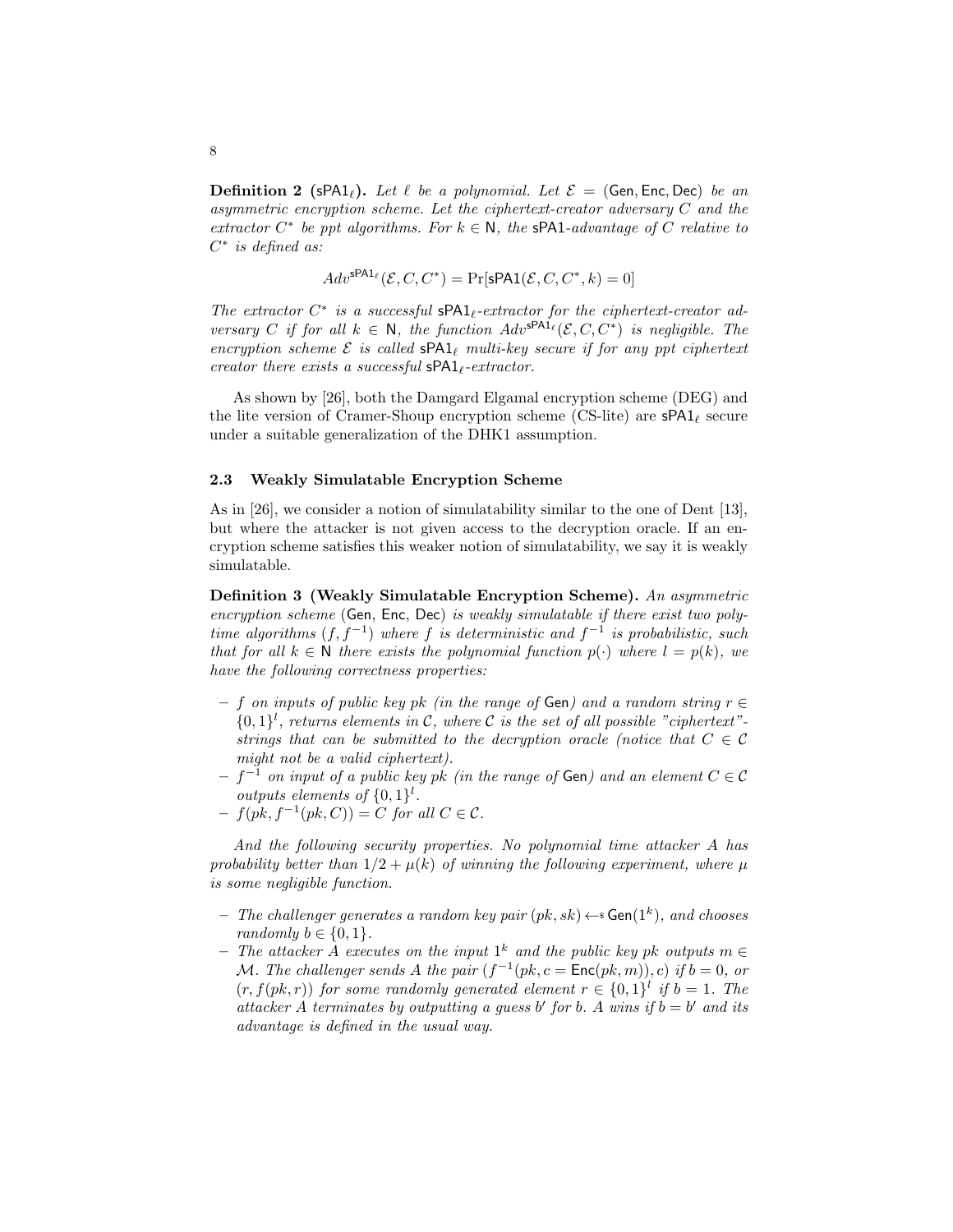**Lemma 1.** If  $\mathcal{E}$  is a weakly simulatable encryption scheme, then  $\mathcal{E}$  is CPAsecure.

[26] show that DEG and CS-lite schemes can both be weakly simulatable when instantiated in proper groups.

# 2.4 PA1<sup>+</sup> $-An$  Extension of Plaintext Awareness

[26] additionally consider an augmented notion of plaintext awareness in which the ciphertext creator has access to an oracle that produces random bits,  $PA1<sup>+</sup>$ . The extractor receives the answers to any queries generated by the creator, but only at the time these queries are issued. This oracle is meant to model the fact that the plaintext extractor might not receive all of the random coins used by the ciphertext creator at the beginning of the experiment. By introducing this oracle, we require the extractor to work even when it receives the random coins at the same time as the ciphertext creator. This modification has implications when the notion of plaintext awareness is computational. However, in our case, as in [26], we require statistical plaintext awareness, and as argued by [26], allowing access to such an oracle does not affect the  $\mathsf{sPA1}_\ell$  security.

Any encryption scheme that is  $\mathsf{sPA1}_\ell$  secure is also  $\mathsf{sPA1}_\ell^+$  secure.

**Definition 4.** Define the  $\mathsf{sPA1}_\ell^+$  experiment in a similar way to the  $\mathsf{sPA1}_\ell$  experiment. The only difference between the two is that during the  $\textsf{sPA1}^+_\ell$  experiment, the ciphertext creator has access to a random oracle O that takes no input, but returns independent uniform random strings upon each access. Any time the creator accesses the oracle, the oracle's response is forwarded to both the creator and the extractor.

If an encryption scheme would be deemed  $\text{SPA1}_\ell$  secure, when we replace the  $\mathsf{sPA1}_\ell$  experiment in the definition with the modified  $\mathsf{sPA1}_\ell^+$  experiment, then the encryption scheme is said to be  $\textsf{sPA1}^+_\ell$  secure.

**Lemma 2 (Appeared in [26].).** If an encryption scheme  $\mathcal{E}$  is  $\mathsf{SPA1}_\ell$  secure, then it is  $\mathsf{SPA1}^+_\ell$  secure.

### 2.5 Strong One-Time Signature Scheme

We follow here the definition of [9]. Informally, a strong one-time signature scheme (GenSig, Sign, Ver) is an existentially unforgeable signature scheme, with the restriction that the signer signs at most one message with any key. This means that an efficient adversary, upon seeing a signature on a message  $m$  of his choice, cannot generate a valid signature on a different message, or a different valid signature on the same message m. Such schemes can be constructed in a black-box way from one-way functions [25, 30], and thus from any semanticallysecure encryption scheme (Gen, Enc, Dec).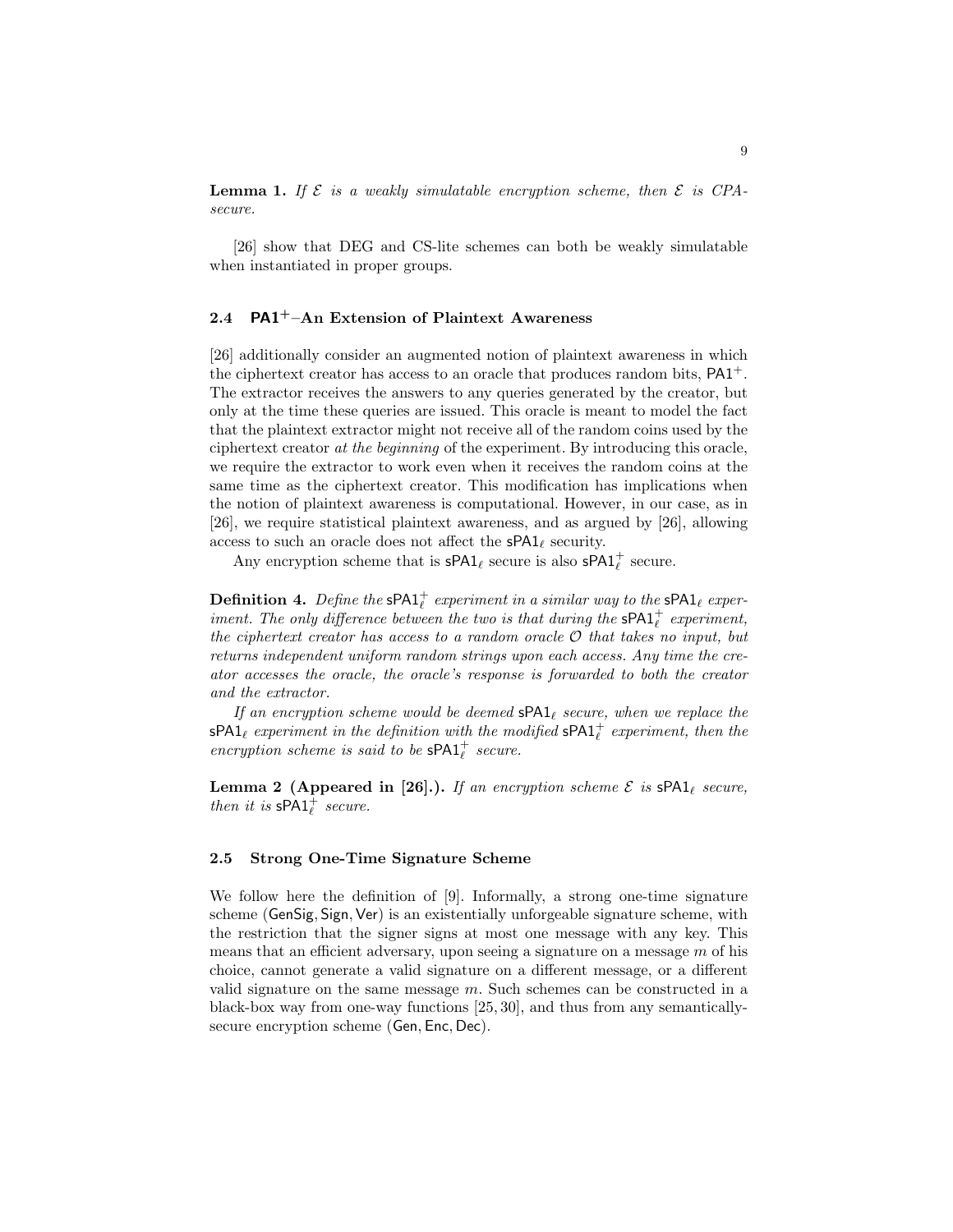### 3 The Scheme

We present a CCA2-secure encryption scheme  $\mathcal{E}_{cca} = (Gen_{cca}, Enc_{cca}, Dec_{cca})$  from any scheme  $\mathcal{E}_{pa-cpa} = (Gen_{pa-cpa}, Enc_{pa-cpa}, Dec_{pa-cpa})$  which is a plaintext aware, weakly simulatable public key encryption scheme with perfect correctness and any scheme (GenSig, Sign, Ver), which is a strong one-time signature scheme and any pseudorandom generator prg. See Figure 1.

```
Encryption Scheme \mathcal{E}_{cca} = (Gen_{cca}, Enc_{cca}, Dec_{cca})\rm\thinspace Key Generation Gen_{\rm cca}(1^k):
 -\ [pk_{in_b}, sk_{in_b}]_{b \in \{0,1\}} \leftarrows Gen<sub>pa-cpa</sub>(1^k);-\ [pk_i^b, sk_i^b]_{b\in \{0,1\}, i\in [k]} \leftarrows Gen<sub>pa-cpa</sub>(1^k);- pk \leftarrow ([pk_{in_b}]_{b \in \{0,1\}}, [pk_i^b]_{b \in \{0,1\}, i \in [k]});
 - sk \leftarrow ([sk_{in_b}]_{b \in \{0,1\}}, [sk_i^b]_{b \in \{0,1\}, i \in [k]}\right)- Return (pk, sk)Encryption Enc_{cca}(pk, m):
 - (\mathsf{vksig}, \mathsf{sksig}) \!\leftarrow\!\! \ast \mathsf{GenSig}(1^k)-r \leftarrow \{0,1\}^k- \tilde{s}_0 \leftarrow \{0,1\}^{\ell}, \text{ where } \ell = k + |m|; \tilde{s}_1 \leftarrow (r||m) \oplus \tilde{s}_0- \,\, CT_{in_0} \!\leftarrow \!\! \ast \mathsf{Enc}_{\mathsf{pa}\text{-}\mathsf{cpa}}(pk_{in_0}, \tilde{s}_0); \, CT_{in_1} \!\leftarrow \!\! \ast \mathsf{Enc}_{\mathsf{pa}\text{-}\mathsf{cpa}}(pk_{in_1}, \tilde{s}_1)- r_1 || \cdots || r_k = \text{prg}(r)- For 1 \leq i \leq k, CT_i \leftarrow \mathsf{Enc}_{\mathsf{pa-cpa}}(pk_i^{\mathsf{vksig}_i}, CT_{in_0}||CT_{in_1}; r_i)– Return CT = (CT_1 || \cdots ||CT_k, \text{vksig}, \sigma = \text{Sign}(\text{sksig}, CT_1 || \cdots ||CT_k))Decryption Dec<sub>cca</sub>(sk, (CT = CT_1 || \cdots ||CT_n, \text{vksig}, \sigma))
– If Ver(vksig, CT, σ) = ⊥, output ⊥.
 - Otherwise, CT_{in_0}||CT_{in_1} \leftarrow \mathsf{Dec}_{\mathsf{pa-cpa}}(sk_1^{\mathsf{vksig}_1},CT_1)- \tilde{s}_0 \leftarrow \mathsf{Dec}_{\mathsf{pa}\text{-}\mathsf{cpa}}(sk_{in_0},CT_{in_0})- \tilde{s}_1 \leftarrow \mathsf{Dec}_{\mathsf{pa}\text{-}\mathsf{cpa}}(sk_{in_1},CT_{in_1})- (r||m) \leftarrow \tilde{s}_0 \oplus \tilde{s}_1- (r_1|| \cdots || r_k) \leftarrow \text{prg}(r)- If for all i, CT_i = \mathsf{Enc}_{\mathsf{pa-cpa}}(pk_i^{\mathsf{vksig}_i}, CT_{in_0}||CT_{in_1}; r_i) return m– Else return ⊥.
```
Fig. 1. The CCA2-Secure Encryption Scheme  $\mathcal{E}_{cca}$ 

**Theorem 2.** Encryption scheme  $\mathcal{E}_{cca}$ , presented in Figure 1, is CCA2-secure under the assumptions that  $\mathcal{E}_{pa-cpa} = (Gen_{pa-cpa}, Enc_{pa-cpa}, Dec_{pa-cpa})$  is a plaintext aware, weakly simulatable public key encryption scheme with perfect correctness, the scheme (GenSig, Sign, Ver) is a strong one-time signature scheme and prg is a pseudorandom generator.

10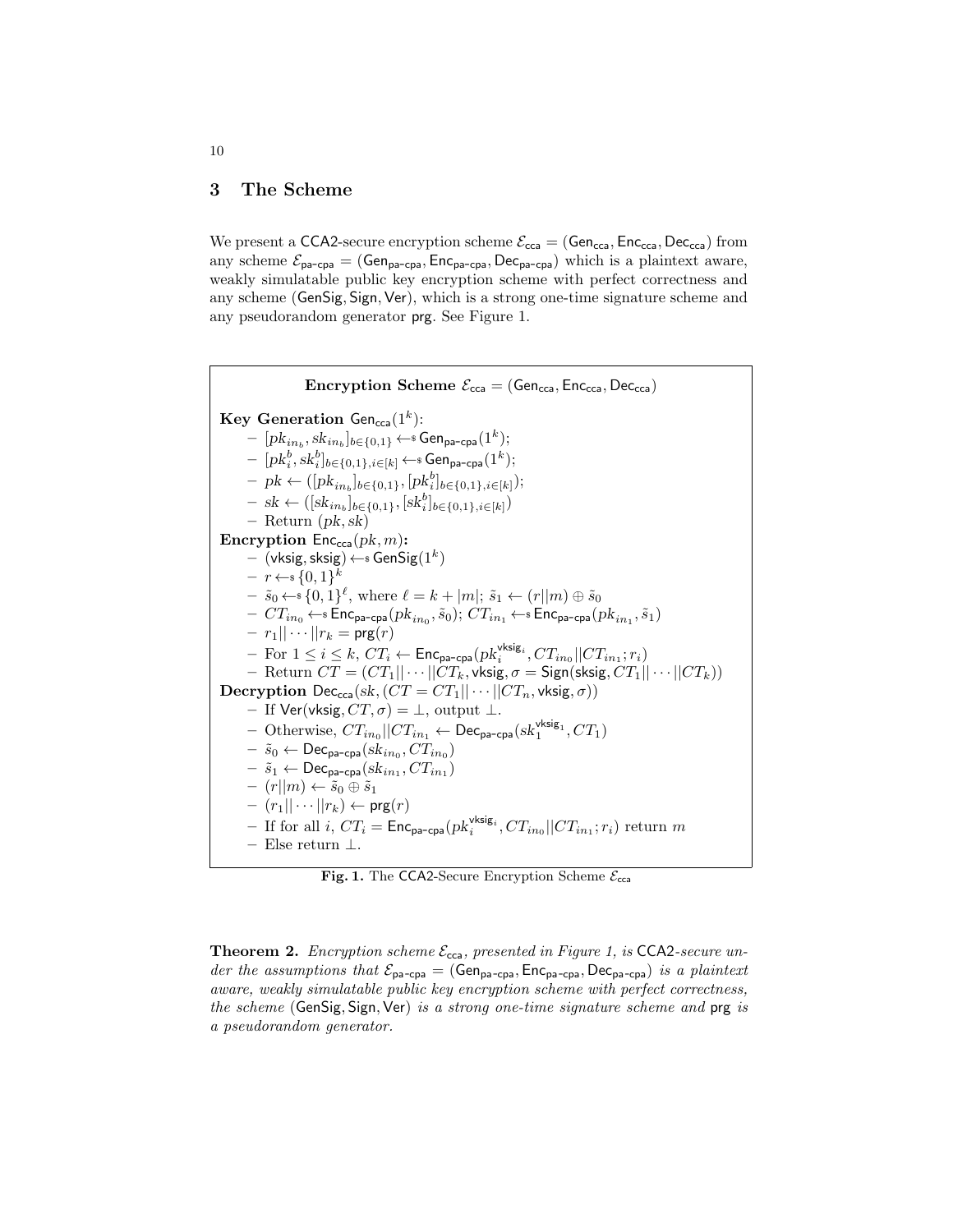Note that the Damgard Elgamal encryption scheme (DEG) and the lite version of Cramer-Shoup encryption scheme (CS-lite) are plaintext aware, weakly simulatable and have perfect correctness.

Since strong one-time signature schemes and pseudorandom generators can be constructed in a black-box manner from CPA-secure public key encryption we have the following corollary:

Corollary 1. There is a black-box construction of a CCA2-secure public key encryption scheme from any plaintext aware, weakly simulatable public key encryption scheme with perfect correctness.

# 4 Security Analysis

We begin by defining an experiment which is different than the regular CCA2 experiment, but will be useful in our analsysis of  $\mathcal{E}_{cca}$ :

NESTED INDISTINGUISHABILITY EXPERIMENT FOR SCHEME  $\mathcal{E}_{cca}$ :

We define the expriment  $N$ -Exp( $\beta$ , z) for  $\beta$ ,  $z \in \{0, 1\}$ .

For every adversary  $A = (A_1, A_2)$  participating in a CCA2 experiment, we consider a corresponding ciphertext creator  $C_A$  (described below) and ciphertext extractor  $C^*$  (as guaranteed by the security of the encryption scheme  $\mathcal{E}_{\text{pa-cpa}}$ ), interacting with an oracle  $\mathcal{O}$  (described below). Let the random variable N-Exp<sub>β,z</sub>( $\mathcal{E}_{cca}$ , A, k), where  $\beta$ , z imes {0, 1} and  $k \in \mathbb{N}$ , denote the result of the following probabilistic experiment:

N-Exp<sub> $\beta$ ,z</sub>( $\mathcal{E}_{\text{cca}}, A, k$ ):

- C<sub>A</sub> receives public keys  $[pk_{in_b}]_{b \in \{0,1\}}, \{pk_i^b\}_{b \in \{0,1\}, i \in [k]}$  from the sPA1<sup>+</sup><sub>2k+2</sub> experiment
- $C_A$  chooses (sksig<sup>\*</sup>, vksig<sup>\*</sup>) ← SenSig(1<sup>k</sup>;  $r_{\text{sksig}}$ ), where  $r_{\text{sksig}}$  consists of the first k bits of  $C_A$ 's random tape.
- $-C_A$  sets  $pk = [pk_{in_b}]_{b \in \{0,1\}}, \{pk_i^b\}_{b \in \{0,1\}, i \in [k]}.$
- $C_A$  chooses a random tape for A and begins an emulation of  $A_1$  on input pk.
- Whenever  $C_A$  receives query  $CT = (CT_1 || \cdots || CT_k, \mathsf{vksig}, \sigma)$  from A,  $C_A$ checks Ver(vksig,  $CT_1|| \cdots ||CT_k, \sigma) = 1$ . If not,  $C_A$  returns  $\perp$ . If so,  $C_A$ submits  $CT_i$ , where i is the first index s.t. vksig<sub>i</sub><sup>\*</sup> ≠ vksig, to the extractor to obtain  $(CT_{in_0}||CT_{in_1})$ . If there is no such index,  $C_A$  returns  $\perp$  and halts. Otherwise,  $C_A$  submits  $CT_{in_0}$  and  $CT_{in_1}$  to the extractor to obtain  $\tilde{s}_0, \tilde{s}_1$ .  $C_A$  computes  $r||m = \tilde{s}_0 \oplus \tilde{s}_1$  and checks that  $CT_1, \ldots, CT_n$  were computed correctly. If not,  $C_A$  returns  $\perp$ . If so,  $C_A$  returns m. Eventually  $A_1$  returns  $(m_0, m_1, st)$  and halts.  $C_A$  outputs  $(m_0, m_1)$ .
- $-C_A$  queries its oracle  $\mathcal O$  and  $\mathcal O$  returns  $r_1,\ldots,r_k$  where  $r_1=f^{-1}(pk_1^{\text{visig}_1^*},CT_1^*),$  $\ldots, r_k = f^{-1}(pk_1^{\text{visig}_k}, CT_k^*)$  and where  $CT_1^*, \ldots, CT_k^*$  are computed in the following way:
	- 1.  $r \leftarrow s \{0,1\}^k, r_1, \ldots, r_n \leftarrow \text{prg}(r)$ .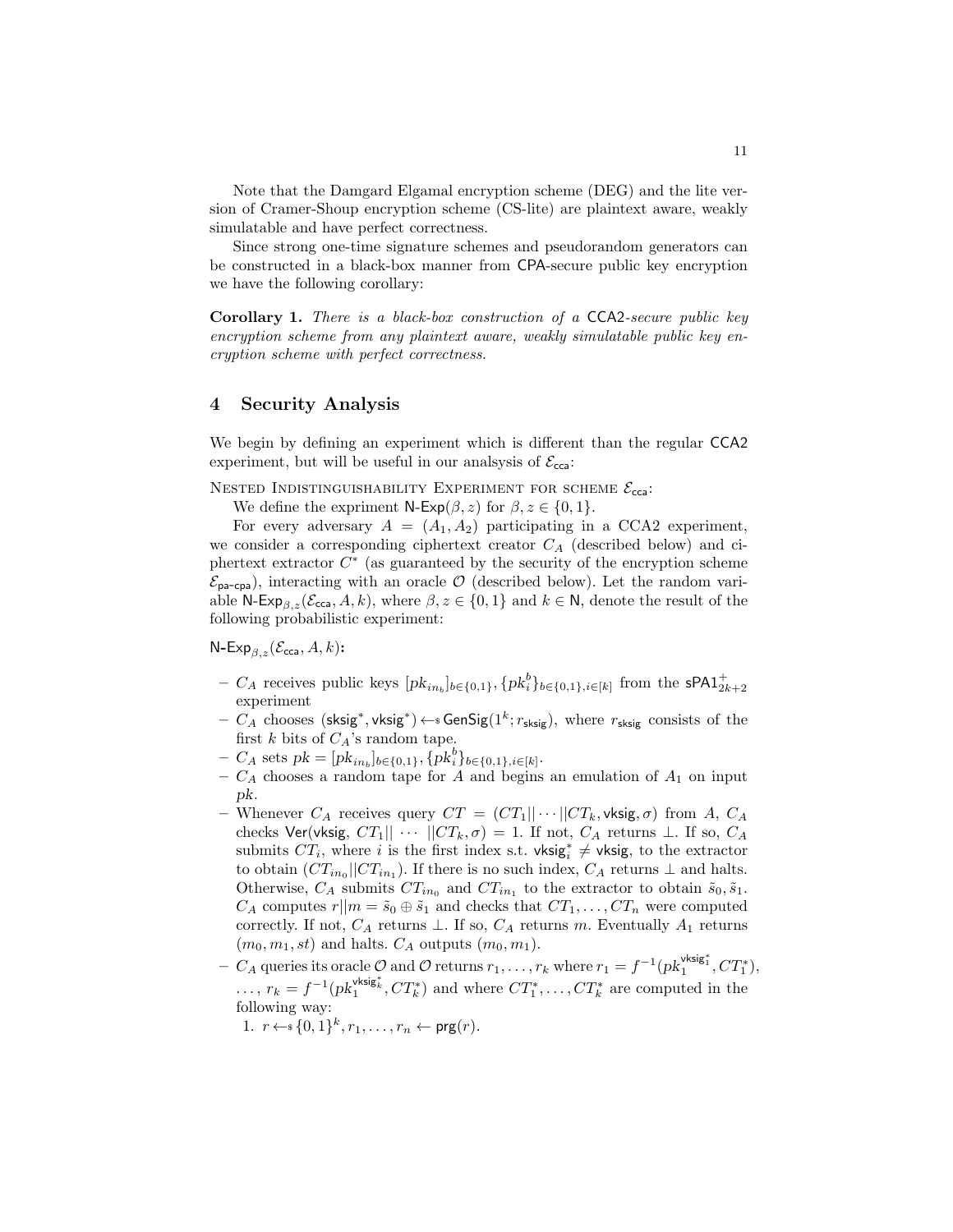- 2.  $\tilde{s}_0 \leftarrow \{0,1\}^{\ell}$
- 3. If  $z = 0$  then  $\tilde{s}_1 \leftarrow \{0, 1\}^{\ell}$ .
- 4. Else if  $z = 1$  then  $\tilde{s}_1 \leftarrow (r||m_\beta) \oplus \tilde{s}_0$ .
- $5. \,\, CT^*_{in_0} \leftarrow \,\, \texttt{Enc}_{\texttt{pa-cpa}}(pk_{in_0}, \tilde{s}_0) ; \, CT^*_{in_1} \leftarrow \,\, \texttt{Enc}_{\texttt{pa-cpa}}(pk_{in_1}, \tilde{s}_1)$
- 6. For  $1 \leq i \leq k$ ,  $CT_i^* \leftarrow \mathsf{Enc}_{\mathsf{pa-cpa}}(pk_i^{\mathsf{vksig}_i^*}, CT_{in_0}^*||CT_{in_1}^*; r_i)$
- $-C_A$  computes  $CT_i^* = f(r_i)$  for each i and the signature  $\sigma^*$ .  $C_A$  returns  $CT^*=(CT^*_1||\cdots||CT^*_k,\mathsf{visig}^*,\sigma^*)$  to  $A$
- Whenever  $C_A$  receives query  $CT = (CT_1 || \cdots || CT_k, \mathsf{vksig}, \sigma)$  from A,  $C_A$ checks Ver(vksig,  $CT_1|| \cdots ||CT_k, \sigma) = 1$ . If not,  $C_A$  returns  $\perp$ . If so,  $C_A$ submits  $CT_i$ , where i is the first index s.t. vksig<sub>i</sub>  $\neq$  vksig<sup>\*</sup>, to the extractor to obtain  $(CT_{in_0}||CT_{in_1})$ . If there is no such index,  $C_A$  returns  $\perp$  and halts. Otherwise,  $C_A$  submits  $CT_{in_0}$  and  $CT_{in_1}$  to the extractor to obtain  $\tilde{s}_0, \tilde{s}_1$ .  $C_A$  computes  $r||m = \tilde{s}_0 \oplus \tilde{s}_1$  and checks that  $CT_1, \ldots, CT_n$  were computed correctly. If not,  $C_A$  returns  $\perp$ . If so,  $C_A$  returns m. Eventually  $A_2$  outputs D and halts.

We require that the output of  $A_1$  satisfies  $|m_0| = |m_1|$  and that  $A_2$  does not query  $CT^*$  to its oracle.

**Definition 5** (Nested Indistinguishability). We say that  $\mathcal{E}_{\text{cca}} = (\text{Gen}_{\text{cca}}, \text{Enc}_{\text{cca}})$ is nested-indistinguishable if for any ppt algorithms  $A = (A_1, A_2)$  and for  $\beta \in \{0,1\}$  the following two ensembles are computationally indistinguishable:

$$
\big\{{\sf N}\text{-}{\sf Exp}_{\beta,0}(\mathcal{E}_{\text{cca}},A,k)\big\}_{k\in\mathbb{N}}\stackrel{c}{\approx}\big\{{\sf N}\text{-}{\sf Exp}_{\beta,1}(\mathcal{E}_{\text{cca}},A,k)\big\}_{k\in\mathbb{N}}\,.
$$

Consider the following event:

Definition 6 (The Bad Extraction Event). We say that a bad extraction event has occurred during an execution of the nested indistinguishability experiment if at some point A submits a decryption query  $CT = (CT_1 || \cdots ||CT_n, \mathsf{vksig}, \sigma)$ such that one of the following occurs:

- $C^*(st, CT_i) \neq \text{Dec}_{pa-cpa}(sk_i^{vksig_i}, CT_i)$  where i is the first index such that vksi $\mathrm{g}_i^* \neq \mathsf{vksig}_i.$
- $C^*(st, CT_{in_0}) \neq \mathsf{Dec}_{\mathsf{pa-cpa}}(sk_{in_0}, CT_{in_0})$
- $C^*(st, CT_{in_1}) \neq \mathsf{Dec}_{\mathsf{pa-cpa}}(sk_{in_1}, CT_{in_1})$

Definition 7 (The Forging Signature Event). We say that a forging signature event has occurred during an execution of the nested indistinguishability experiment if at some point A submits a decryption query  $(CT = (CT_1 || \cdots ||CT_n, \mathsf{vksig}, \sigma))$ such that vksig = vksig<sup>\*</sup> and Ver(vksig,  $CT, \sigma$ ) = 1.

Our main theorem, Theorem 2, is immediately implied by the following two lemmas:

**Lemma 3.** Assume that the scheme  $\mathcal{E}_{pa-cpa} = (Gen_{pa-cpa}, Enc_{pa-cpa}, Dec_{pa-cpa})$  is a plaintext aware, weakly simulatable public key encryption scheme with perfect correctness. Then encryption scheme  $\mathcal{E}_{cca}$  is nested-indistinguishable.

12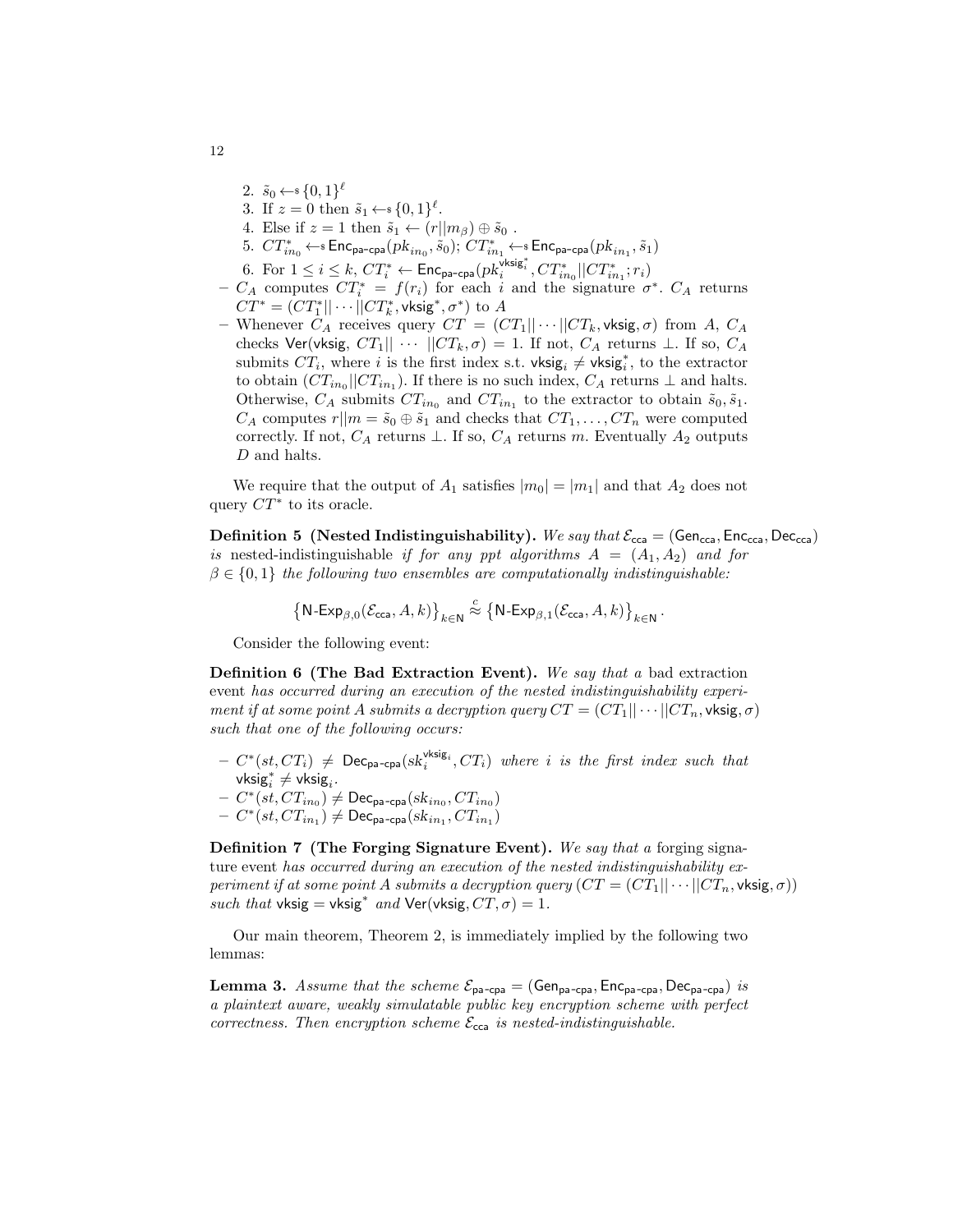**Lemma 4.** Assume that the scheme  $\mathcal{E}_{pa-cpa} = (Gen_{pa-cpa}, Enc_{pa-cpa}, Dec_{pa-cpa})$  is a plaintext aware, weakly simulatable public key encryption scheme with perfect correctness, the scheme (GenSig, Sign, Ver) is a strong one-time signature scheme and prg is a pseudorandom generator. Then for  $\beta \in \{0,1\}$  and for every ppt adversary A:

$$
\{\mathsf{N}\text{-}\mathsf{Exp}_{\beta,1}(\mathcal{E}_{\mathsf{cca}},A,k)\}_{k\in\mathsf{N}} \stackrel{s}{\approx} \{\mathsf{CCA2}\text{-}\mathsf{Exp}_{\beta}(\mathcal{E}_{\mathsf{cca}},A,k)\}_{k\in\mathsf{N}}
$$

Lemma 3 follows by a straightforward reduction to semantic security of  $\mathcal{E}_{\text{pa-cpa}}$ . Lemma 4 follows in a straightforward manner from the fact that Bad Extraction Event and Forging Signature Event occur with at most negligible probability when  $z = 1$  along with the perfect correctness of  $\mathcal{E}_{\text{pa-cpa}}$ .

In what follows, we focus our attention on proving that Bad Extraction Event occurs with at most negligible probability when  $z = 1$ . The proof that Forging Signature Event occurs with negligible probability is straightforward and can be found in the full version [11]. To show this we proceed in the following way:

- In Section 4.1 we prove that Bad Extraction Event occurs with negligible probability in the Nested Indistinguishability Experiment when  $z = 0$ .
- In Section 4.2 we use the fact that Bad Extraction Event occurs with negligible probability in the Nested Indistinguishability Experiment when  $z = 0$ to prove that Bad Extraction Event also occurs with negligible probability in the Nested Indistinguishability Experiment when  $z = 1$ .

#### 4.1 Bad Extraction Event when  $z = 0$

In this section we prove the following lemma:

**Lemma 5.** Bad Extraction Event occurs with negligible probability when  $z = 0$ .

We proceed by considering a sequence of hybrids:

Hybrid H<sub>0</sub>: Proceeds exactly as the nested indistinguishability game for  $z = 0$ . Hybrid  $H_1$ : Proceeds exactly like  $H_0$  except that fresh randomness  $r_i$  is used to encrypt each  $CT_i^* = \text{Enc}_{pa-cpa}(pk_i^{\text{vksig}_i}, CT_{in_0}^* || CT_{in_1}^*; r_i)$ , instead of the prg.

*Claim.* The probability of a Bad Extraction Event in  $H_1$  and  $H_0$  differs by a negligible amount.

This follows in a straightforward manner from the security of the prg.

Hybrid  $H_2$ : Proceeds exactly like  $H_1$  except the oracle  $\mathcal O$  returns uniformly random  $r_1, \ldots, r_k$ .

*Claim.* The probability of Bad Extraction Event in  $H_2$  is negligible.

The claim follows due to the fact that the view of  $C_A$  in the nested indistinguishability experiment in Hybrid  $H_2$  is identical to the view of  $C_A$  in the  $\mathsf{sPA1}_{2k+2}^+$  experiment (since in  $H_2$  the oracle  $\mathcal O$  simply returns uniformly random coins  $r_1, \ldots, r_k$ , as does the oracle in the **sPA1**<sup>\*</sup><sub>2k+2</sub> experiment). Thus, by the **sPA1**<sup>+</sup><sub>2k+2</sub>-secuirty of  $\mathcal{E}_{\text{pa-cpa}}$ ,  $C^*$  is guaranteed to return the same value as  $\textsf{Dec}_{\textsf{pa-cpa}}$  on all ciphertexts submitted by  $C_A$  with all but negligible probability.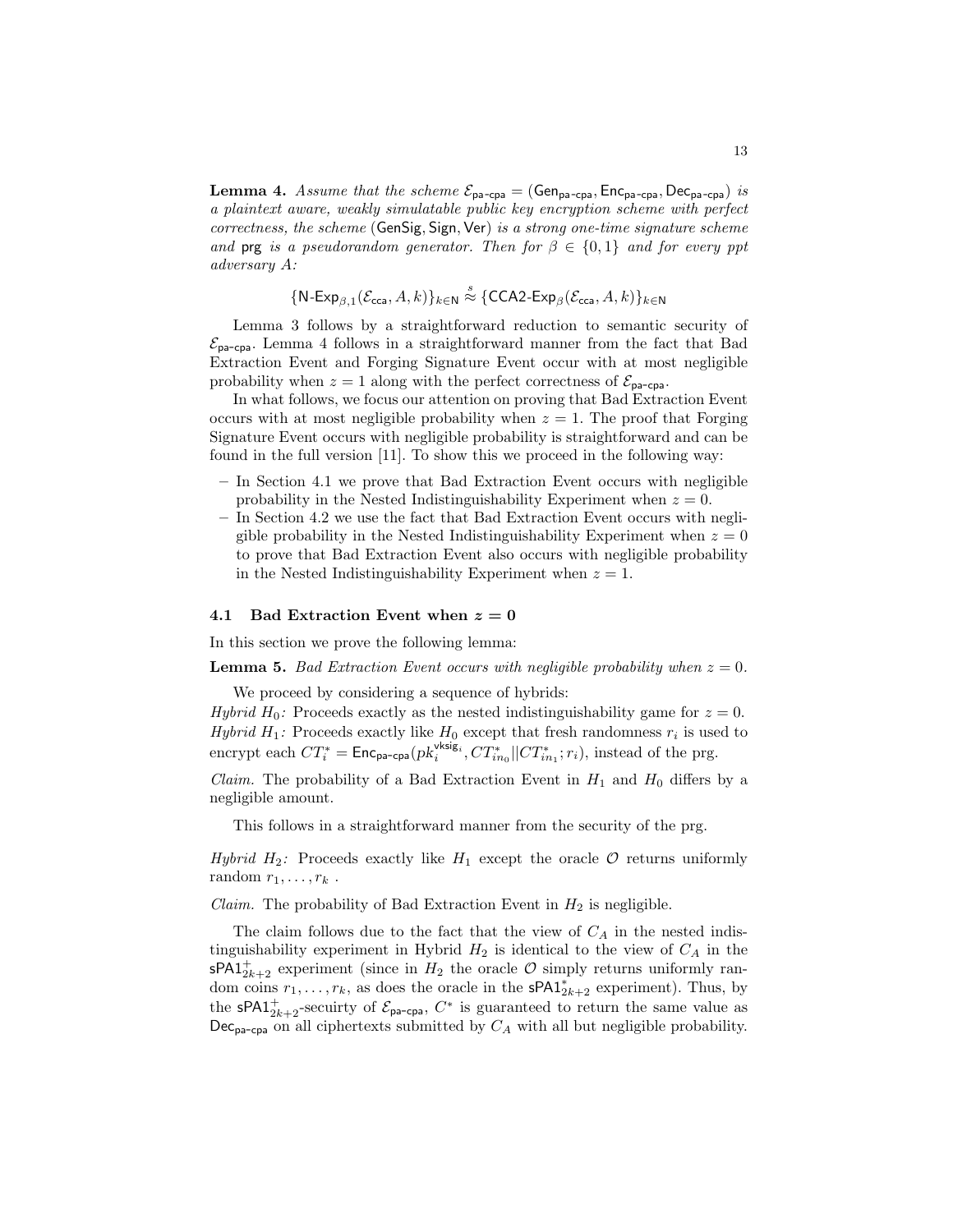*Claim.* The probability of a Bad Extraction Event in  $H_1$  and  $H_2$  differs by a negligible amount.

Proof. Assume towards contradiction that there exists a ppt adversary A such that a Bad Extraction Event in  $H_1$  and  $H_2$  differs by a non-negligible amount  $p =$  $p(k)$  when interacting with  $A, C_A, C^*$ . We present a ppt adversary B breaking the weak simulatability of  $\mathcal{E}_{\text{pa-cpa}}$ .

 $B$  participates in an external experiment where  $B$  plays the security game of the weakly simulatable encryption scheme  $\mathcal{E}_{\text{pa-cpa}}$  while internally interacting with the adversary  $A$  and the corresponding ciphertext creator  $C_A$  and extractor  $C^*$  in the following way:

- $-$  B receives  $\hat{pk}_1, \ldots, \hat{pk}_k$  from the external simulatability security experiment.
- B chooses a random tape  $r_{C_A}$  for the ciphertext creator  $C_A$ .
- $-$  B computes (sksig<sup>\*</sup>, vksig<sup>\*</sup>) ← GenSig( $1^{\overline{k}}$ ;  $r_{\text{sksig}}$ ), where  $r_{\text{sksig}}$  consists of the first k bits of  $r_{C_A}$ .
- $-|B|$  generates public key, secret key pairs  $[pk_{in_b}, sk_{in_b}]_{b \in \{0,1\}}, \{pk_i^{1-\text{visig}_i^*}, sk_i^{1-\text{visig}_i^*}\}_{i \in [k]}$ and for  $i \in [k]$  sets  $pk_i^{\text{vksig}_i^*} = \hat{pk}_i$ .
- $-$  B instantiates  $C_A$  with random tape  $r_{C_A}$  on input  $[pk_{in_b}]_{b \in \{0,1\},\{pk_i^b\}_{b \in \{0,1\},i \in [k]}}$ .
- Eventually  $C_A$  outputs  $(m_0, m_1)$ . At this point, B plays the part of the oracle  $\mathcal O$  and does the following:
	- 1. Choose  $\tilde{s}_0, \tilde{s}_1 \leftarrow \{0,1\}^{\ell}$  and compute  $CT^*_{in_0} \leftarrow \{0, \text{Enc}_{\text{pa-cpa}}(pk_{in_0}, \tilde{s}_0); CT^*_{in_1} \leftarrow \{0,1\}^{\ell}$  $\mathsf{Enc}_{\mathsf{pa}\text{-}\mathsf{cpa}}(pk_{in_1}, \tilde{s}_1)$
	- 2. Submit  $CT^*_{in_0}$  | $CT^*_{in_1}$  to its external challenger.
	- 3. Receives  $(r_1, CT_1^*)$ , ...,  $(r_k, CT_k^*)$  from its external challenger, where for each *i*,  $r_i = f^{-1}(pk_i, c = \text{Enc}_{pa-cpa}(pk_i, CT^*_{in_0}||CT^*_{in_1}))$  if  $b = 0$  or  $(r_i, f(pk_i, r_i))$  for randomly generated  $r_i$  if  $b = 1$ .

B forwards  $r_1, \ldots, r_k$  to  $C_A$  on behalf of oracle  $\mathcal O$  and continues the emulation of  $C_A$ .

- $-$  If at any point during the emulation, Bad Extraction Event occurs (which  $B$ can check by decrypting using  $[sk_{in_b}]_{b \in \{0,1\}}, \{sk_i^{1-\mathsf{vksig}_i^*}\}_{i \in [k]})$ , B aborts and outputs 1.
- $-$  Otherwise, B outputs 0.

Note that for  $\beta \in \{0,1\}$ , B perfectly simulates  $C_A$ 's view in Hybrid  $H_1$  when  $b = 0$  and perfectly simulates  $C_A$ 's view in Hybrid  $H_2$ . Thus, B outputs 1 in the case that  $b = 0$  in the external experiment with probability  $p_1$  and B outputs 1 in the case that  $b = 1$  in the external experiment with probability  $p_2$  where  $p_1 - p_2 > p$ . Since by hypothesis, p is non-negligible, we have that B breaks the security of the weakly simulatable encryption scheme  $\mathcal{E}_{\text{pa-cpa}}$ .

Lemma 5 follows immediately from Claims 4.1, 4.1 and 4.1.

#### 4.2 Bad Extraction Event when  $z = 1$

In this section we prove the following lemma: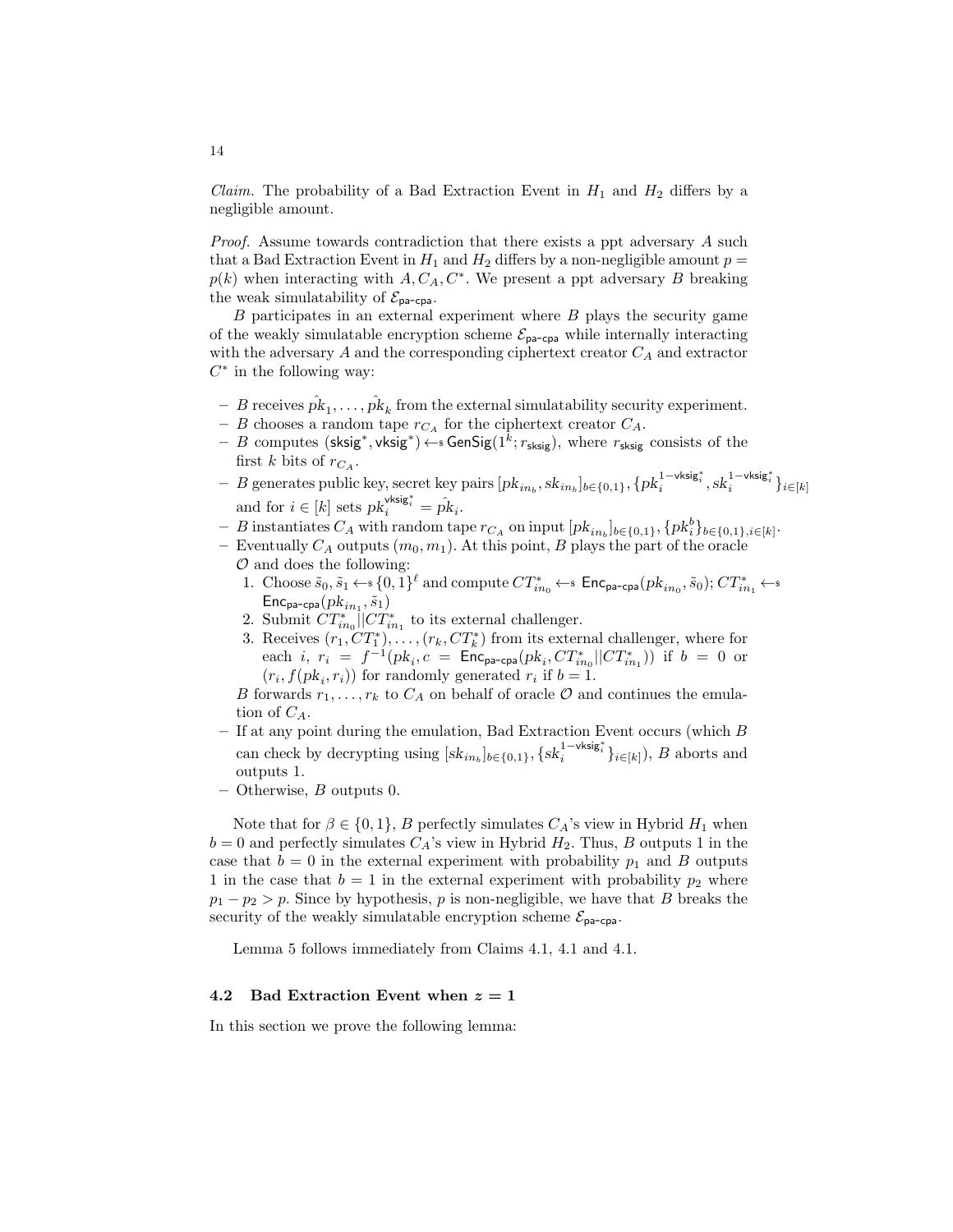To aid in our analysis, we define a second experiment "Modified Nested Indistinguishability" and a second Bad Extraction Event, "Modified Bad Extraction Event". The Modified Nested Indistinguishability experiment is identical to the Nested Indistinguishability experiment except that an additional random variable  $b \leftarrow s \{0, 1\}$  is chosen at the very beginning of the experiment. The Modified Bad Extraction Event will then depend on the value of b chosen during the experiment. Details follow.

Definition 8 (The Modified Bad Extraction Event). We say that a modified bad extraction event has occurred during an execution of the nested indistinguishability experiment if at some point A submits a decryption query  $CT = (CT_1 || \cdots || CT_n, \mathsf{vksig}, \sigma)$  such that one of the following occurs:

- $C^*(st, CT_i) \neq \text{Dec}_{pa-cpa}(sk_i^{vksig_i}, CT_i)$  where i is the first index such that vksi $\mathrm{g}_i^* \neq \mathsf{vksig}_i.$
- $C^*(st, CT_{in_b}) \neq \mathsf{Dec}_{\mathsf{pa-cpa}}(sk_{in_b}, CT_{in_b})$

*Claim.* For every ppt adversary  $A = (A_1, A_2)$  and for  $\beta \in \{0, 1\}$ , Modified Bad Extraction Event occurs in M-N-Exp<sub>β,z</sub>( $\mathcal{E}_{\text{cca}}, A, k$ ) with negligible probability when  $z = 0$ .

This follows immediately from the fact that for every ppt adversary  $A =$  $(A_1, A_2)$ , Bad Extraction event occurs in N-Exp<sub>β,z</sub>( $\mathcal{E}_{\text{cca}}, A, k$ ) with negligible probability when  $z = 0$ .

*Claim.* If for some ppt adversary  $A = (A_1, A_2)$  we have that Bad Extraction Event occurs with probability  $p_1$  in N-Exp<sub> $\beta, z$ </sub>( $\mathcal{E}_{\text{cca}}, A, k$ ) when  $z = 1$  then Modified Bad Extraction Event occurs with probability at least  $p_1/2$  in M-N-Exp<sub> $\beta, z$ </sub>( $\mathcal{E}_{\text{cca}}, A, k$ ) when  $z = 1$ .

Proof. Let A be a ppt adversary such that Bad Extraction Event occurs with probability  $p_1$  in the experiment  $\mathsf{N}\text{-}\mathsf{Exp}_{\beta,1}(\mathcal{E}_{\text{cca}}, A, k)$ . Let event E be the event that for some query,  $CT = (CT_1|| \cdots ||CT_k, \mathsf{vksig}, \sigma)$ , one of the following occurs:

$$
C^*(st, CT_i) \neq \text{Dec}_{\text{pa-cpa}}(sk_i^{\text{vksig}_i}, CT_i)
$$
\n
$$
(1)
$$

where *i* is the first index such that  $\mathsf{vksig}_i^* \neq \mathsf{vksig}_i$ .

OR

$$
C^*(st, CT_{in_0}) \neq \text{Dec}_{\text{pa-cpa}}(sk_{in_0}, CT_{in_0})
$$
\n
$$
(2)
$$

OR

$$
C^*(st, CT_{in_1}) \neq \text{Dec}_{\text{pa-cpa}}(sk_{in_1}, CT_{in_1})
$$
\n(3)

and this is the first such query made by A during the experiment. Note that the probability that event E occurs in  $\mathsf{N}\text{-}\mathsf{Exp}_{\beta,1}(\mathcal{E}_{\text{cca}}, A, k)$  and the probability that E occurs in M-N- $Exp_{\beta,1}(\mathcal{E}_{cca}, A, k)$  is  $p_1$ .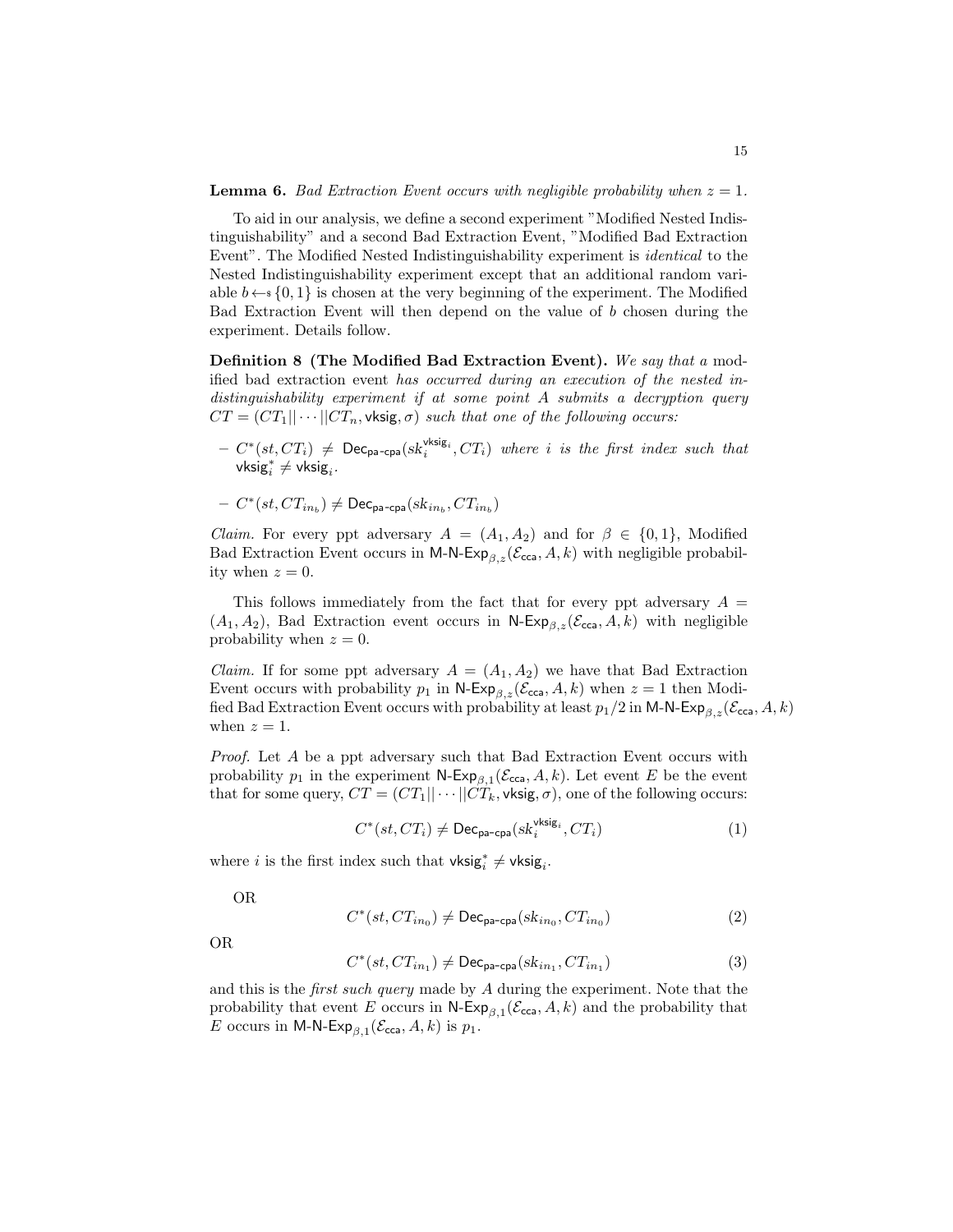We consider an experiment, M-N- $Exp'_{beta,z}(\mathcal{E}_{cca}, A, k)$ , identical to the Modified Nested Indistinguishability experiment except the value of b is chosen "on the fly" at the first point when event  $E$  occurs. It is straightforward to see that the probability of event E in M-N-Exp<sub> $\beta,1$ </sub> $(\mathcal{E}_{\text{cca}}, A, k)$  is also  $p_1$  (the same as the probability of E in the experiment M-N-Exp<sub>β,1</sub>( $\mathcal{E}_{\text{cca}}, A, k$ )).

Now, if event E was triggered by a query  $CT = (CT_1 || \cdots || CT_k, \mathsf{vksig}, \sigma)$ in M-N-Exp<sub>leta,1</sub> ( $\mathcal{E}_{\text{cca}}, A, k$ ) such that (1) occurs, then modified bad extraction event also occurs. Alternatively, if event E was triggered by a query  $CT =$  $(CT_1||\cdots||CT_k, \text{vksig}, \sigma)$  in M-N-Exp $'_{beta,1}(\mathcal{E}_{cca}, A, k)$  such that (2) or (3) occurs, then modified bad extraction event occurs with probability exactly 1/2. Thus, modified bad extraction event occurs in M-N- $Exp_{beta,1}^{'}(\mathcal{E}_{cca}, A, k)$  with probability at least  $p_1/2$ . Since the view of  $C_A$  is identical in M-N-Exp<sub>beta,1</sub> ( $\mathcal{E}_{\text{cca}}, A, k$ ) and in M-N-Exp<sub>beta,1</sub> ( $\mathcal{E}_{\text{cca}}, A, k$ ) we have that modified bad extraction event occurs in M-N-Exp<sub>β,1</sub>( $\mathcal{E}_{\text{cca}}, A, k$ ) with probability at least  $p_1/2$ .

*Claim.* The probability of a Modified Bad Extraction Event when  $z = 0$  and  $z = 1$  differs by a negligible amount.

Proof. Assume towards contradiction that there is a ppt adversary A such that the probability of a Modified Bad Extraction Event in M-N- $\mathsf{Exp}_{beta,0}(\mathcal{E}_{\mathsf{cca}}, A, k)$  is  $p_0 = p_0(k)$ , the probability of a Modified Bad Extraction Event in M-N-Exp<sub>beta,1</sub> ( $\mathcal{E}_{\text{cca}}, A, k$ ) is  $p_1 = p_1(k)$  and  $p(k) = p_1(k) - p_0(k)$  is non-negligible. We present a ppt adversary B that uses A to break the semantic security of  $\mathcal{E}_{\text{pa-cpa}}$ .

B participates in an external semantic security experiment for encryption scheme  $\mathcal{E}_{\text{pa-cpa}}$  while internally emulating a run of M-N-Exp with  $C_A$ , A and playing the part of the oracle  $\mathcal{O}$ . More specifically,  $B$  receives a public key  $pk_{pa-cpa}$  from the semantic security experiment for the encryption scheme  $\mathcal{E}_{pa-cpa}$ and does the following:

- B chooses  $b \leftarrow s \{0, 1\}$ . and sets  $pk_{in_{1-b}} = pk_{pa-cpa}$
- $-$  B chooses  $(pk_{in_b}, sk_{in_b}) \leftarrow \text{{Gen}_{\text{pa-cpa}}}(1^k)$  and  $[pk_i^b, sk_i^b]_{b \in \{0,1\}, i \in [k]} \leftarrow \text{Gen}_{\text{pa-cpa}}(1^k)$ .
- B chooses a random tape  $r_{C_A}$  for  $C_A$  and begins an emulation of  $C_A$  with input  $([pk_{in_b}]_{b \in \{0,1\}}, [pk_i^b]_{b \in \{0,1\}, i \in [k]})$ .
- At some point  $C_A$  outputs  $m_0, m_1$ . At this point, B, playing the part of the oracle  $\mathcal{O}$ , returns  $r_1, \ldots, r_k$  where  $(r_1, CT_1^*) = f^{-1}(pk_1^{\text{visig}_1^*}, CT_1^*), \ldots, (r_k, CT_k^*) =$ 
	- $f^{-1}(pk_1^{\text{visig}_k}, CT_k^*)$  and  $CT_1^*, \ldots, CT_k^*$  are computed in the following way:
	- $r \leftarrow \{0, 1\}^k, r_1, \ldots, r_n \leftarrow \text{prg}(r)$ .
	- $\bullet$  (sksig, vksig)  $\leftarrow$  s GenSig $(1^k)$
	- Choose  $\tilde{s}_b \leftarrow s \{0,1\}^{\ell}, \tilde{s}_{1-b}^0 \leftarrow s \{0,1\}^{\ell}$  and set  $\tilde{s}_{1-b}^1 \leftarrow (r||m_\beta) \oplus \tilde{s}_b$ .
	- B returns  $M_0 = \tilde{s}_{1-b}^0, M_1 = \tilde{s}_{1-b}^1$  to its external challenger and receives ciphertext  $CT_{pa-cpa}$  in return.
	- B sets  $CT_{in_b}^* \leftarrow \texttt{Enc}_{\texttt{pa-cpa}}(pk_{in_0}, \tilde{s}_b)$  and sets  $CT_{in_{1-b}}^* = CT_{\texttt{pa-cpa}}$ .
	- For  $1 \leq i \leq k$ ,  $CT^*_i \leftarrow \mathsf{Enc}_{\mathsf{pa}\text{-}\mathsf{cpa}}(pk^{\mathsf{vksig}}_i, CT^*_{in_0}||CT^*_{in_1};r_i)$
- B continues the emulation of  $C_A$ , A.
- If the event Modified Bad Extraction Event occurs, B aborts and outputs 1.
- $-$  Otherwise,  $B$  outputs 0.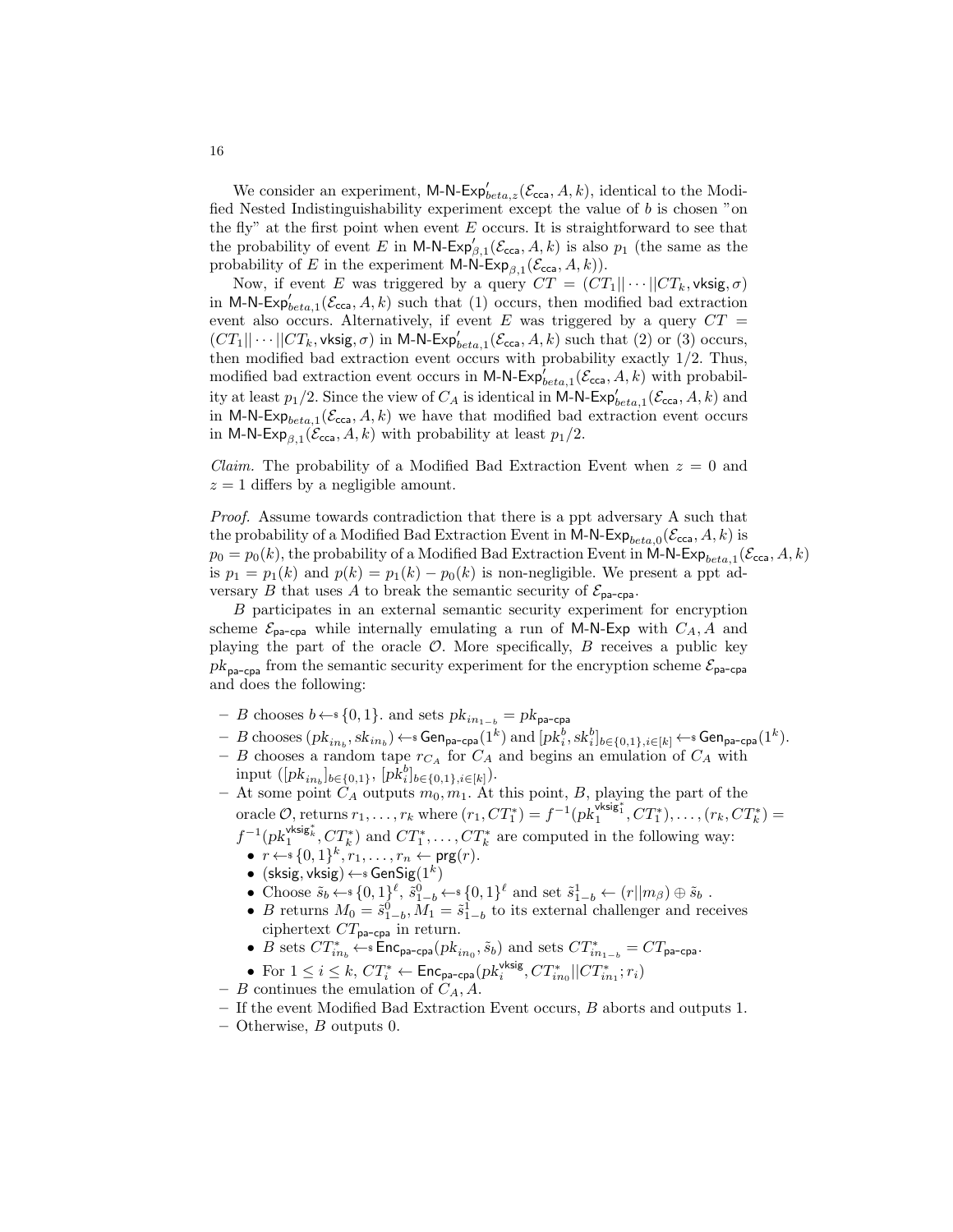Note that for  $\beta \in \{0,1\}$ , B perfectly simulates  $C_A$ 's view in the experiment M-N-Exp( $\beta$ , 0). Thus, B outputs 1 in the case that it receives an encryption of  $M_1$ with probability  $p_1$  and  $B$  outputs 1 in the case that it receives an encryption of  $M_0$  with probability  $p_2$  where  $p_1 - p_2 > p$ . Since by hypothesis, p is nonnegligible, we have that B breaks the semantic security of  $\mathcal{E}_{\text{pa-cpa}}$ .

Together, Claims 4.2, 4.2 and 4.2 immediately imply Lemma 6.

# References

- 1. Boaz Barak. How to go beyond the black-box simulation barrier. In FOCS, pages 106–115, 2001.
- 2. Mihir Bellare, Anand Desai, David Pointcheval, and Phillip Rogaway. Relations among notions of security for public-key encryption schemes. In CRYPTO, pages 26–45, 1998.
- 3. Mihir Bellare and Adriana Palacio. The knowledge-of-exponent assumptions and 3-round zero-knowledge protocols. In CRYPTO, pages 273–289, 2004.
- 4. Mihir Bellare and Adriana Palacio. Towards plaintext-aware public-key encryption without random oracles. In *ASIACRYPT*, pages 48-62, 2004.
- 5. Mihir Bellare and Phillip Rogaway. Optimal asymmetric encryption. In EURO-CRYPT, pages 92–111, 1994.
- 6. Nir Bitansky, Ran Canetti, Alessandro Chiesa, and Eran Tromer. From extractable collision resistance to succinct non-interactive arguments of knowledge, and back again. In ITCS, pages 326–349, 2012.
- 7. Ran Canetti, Shai Halevi, and Jonathan Katz. Chosen-ciphertext security from identity-based encryption. In EUROCRYPT, pages 207–222, 2004.
- 8. David Cash, Eike Kiltz, and Victor Shoup. The twin diffie-hellman problem and applications. J. Cryptology, 22(4):470–504, 2009.
- 9. Seung Geol Choi, Dana Dachman-Soled, Tal Malkin, and Hoeteck Wee. Black-box construction of a non-malleable encryption scheme from any semantically secure one. In TCC, pages 427–444, 2008.
- 10. Ronald Cramer and Victor Shoup. Universal hash proofs and a paradigm for adaptive chosen ciphertext secure public-key encryption. In EUROCRYPT, pages 45–64, 2002.
- 11. Dana Dachman-Soled. A black-box construction of a cca2 encryption scheme from a plaintext aware encryption scheme. IACR Cryptology ePrint Archive, 2013:680, 2013.
- 12. Ivan Damgård and Jesper Buus Nielsen. Improved non-committing encryption schemes based on a general complexity assumption. In CRYPTO, pages 432–450, 2000.
- 13. Alexander W. Dent. The cramer-shoup encryption scheme is plaintext aware in the standard model. In EUROCRYPT, pages 289–307, 2006.
- 14. Danny Dolev, Cynthia Dwork, and Moni Naor. Nonmalleable cryptography. SIAM J. Comput., 30(2):391–437, 2000.
- 15. Cynthia Dwork, Moni Naor, and Omer Reingold. Immunizing encryption schemes from decryption errors. In EUROCRYPT, pages 342–360, 2004.
- 16. Yael Gertner, Tal Malkin, and Steven Myers. Towards a separation of semantic and cca security for public key encryption. In TCC, pages 434–455, 2007.